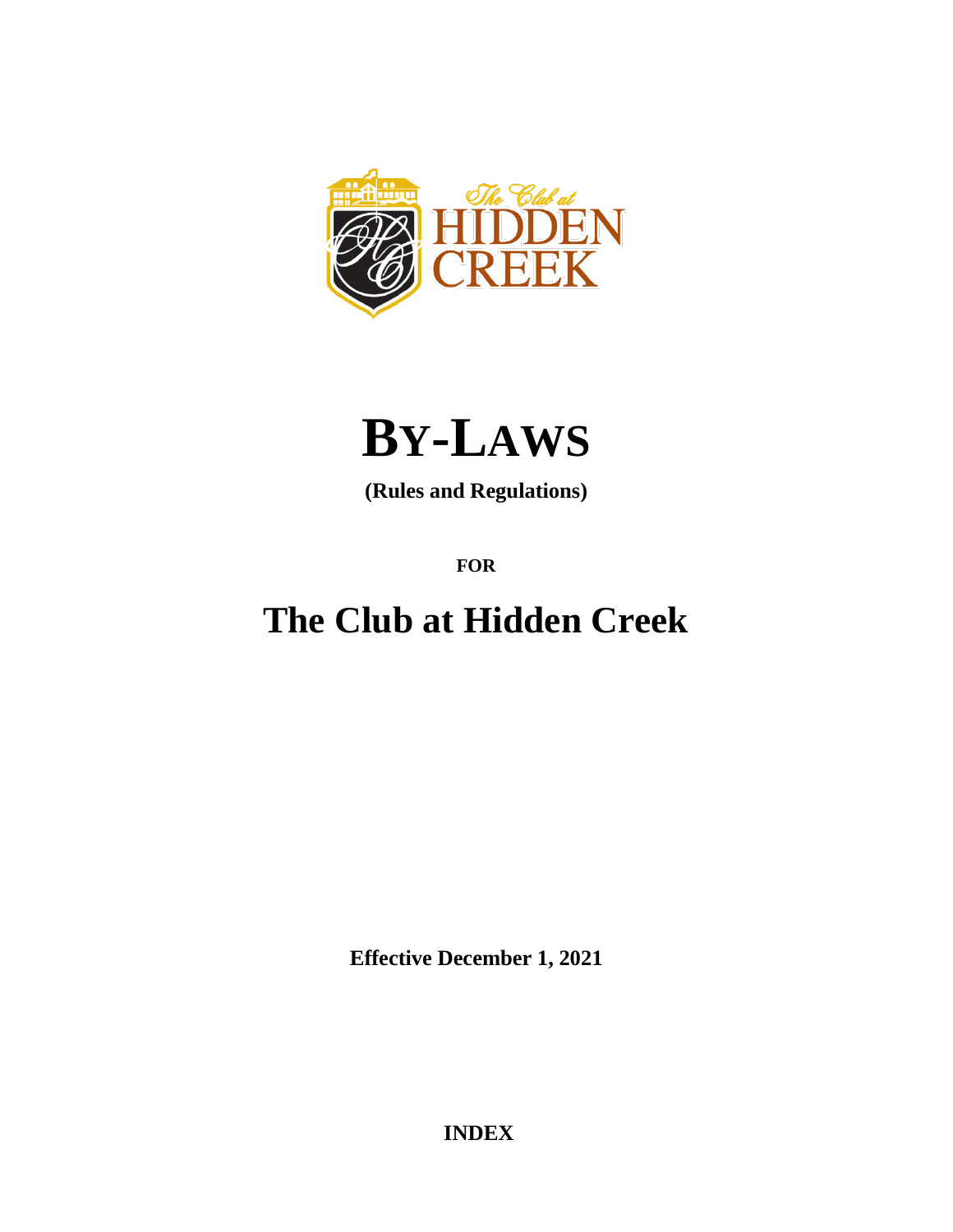# **CLUB RULES AND REGULATIONS**

# **SUBJECT**

### Page

| Section 1  |                    |  |  |
|------------|--------------------|--|--|
| Section 2  |                    |  |  |
|            |                    |  |  |
|            |                    |  |  |
| Section 1  |                    |  |  |
| Section 2  |                    |  |  |
| Section 3  |                    |  |  |
| Section 4  |                    |  |  |
| Section 5  | Social Memberships |  |  |
| Section 6  |                    |  |  |
| Section 7  |                    |  |  |
| Section 8  |                    |  |  |
| Section 9  |                    |  |  |
| Section 10 |                    |  |  |
| Section 11 |                    |  |  |
| Section 12 |                    |  |  |
|            |                    |  |  |
|            |                    |  |  |
| Section 1  |                    |  |  |
| Section 2  |                    |  |  |
| Section 3  |                    |  |  |
| Section 4  |                    |  |  |
| Section 5  |                    |  |  |
| Section 6  |                    |  |  |
| Section 7  |                    |  |  |
| Section 8  |                    |  |  |
| Section 9  |                    |  |  |
| Section 10 |                    |  |  |
|            |                    |  |  |
|            |                    |  |  |
| Section 1  |                    |  |  |
| Section 2  |                    |  |  |
| Section 3  |                    |  |  |
| Section 4  |                    |  |  |
| Section 5  |                    |  |  |
| Section 6  |                    |  |  |
|            |                    |  |  |
| Section 1  |                    |  |  |
| Section 2  |                    |  |  |
| Section 3  |                    |  |  |
|            |                    |  |  |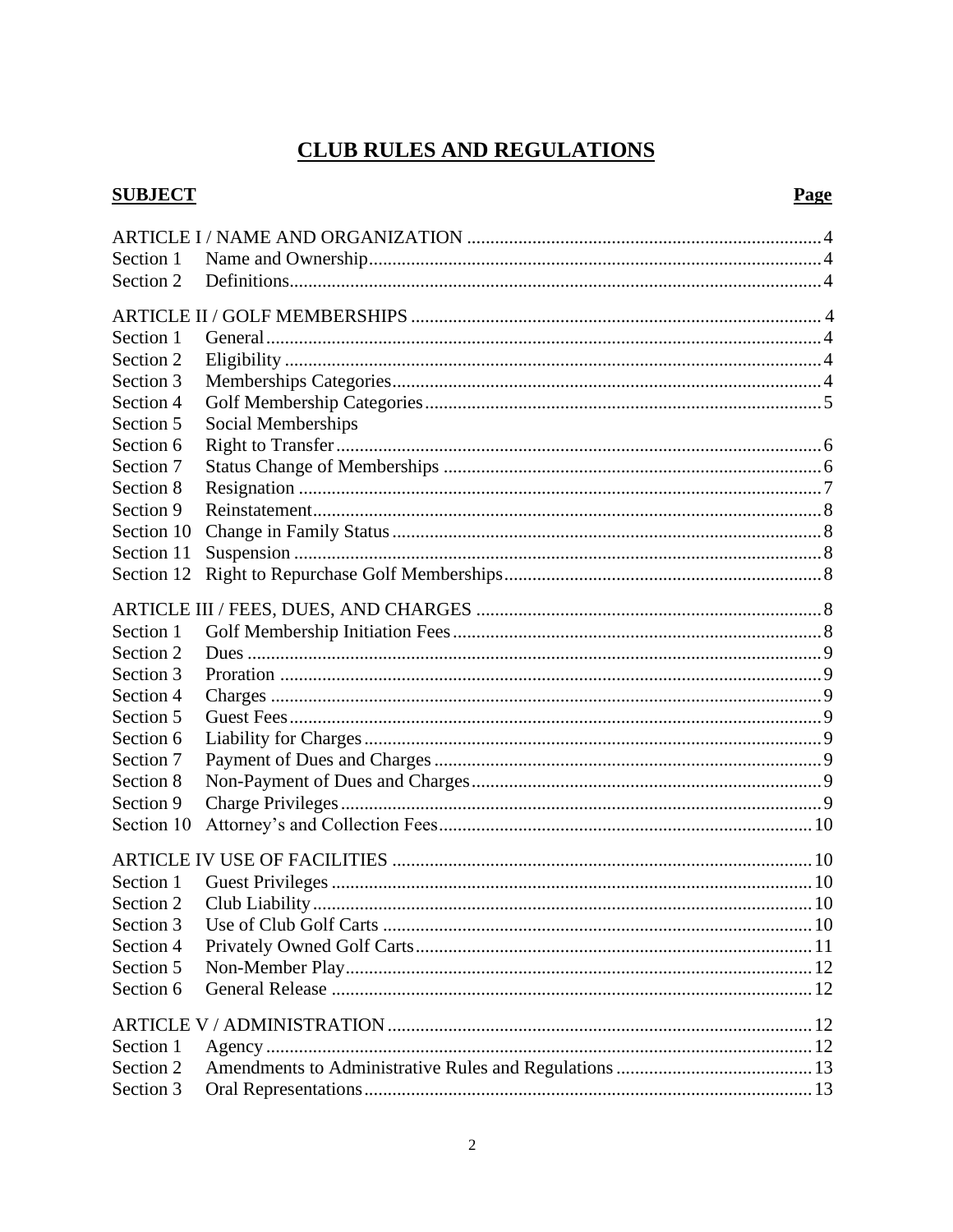# **GOLF RULES AND REGULATIONS OF PLAY**

# **SUBJECT**

# Page

|            | ARTICLE VI / GOLF COURSE GENERAL RULES AND REGULATIONS  13 |  |
|------------|------------------------------------------------------------|--|
| Section 1  |                                                            |  |
| Section 2  |                                                            |  |
| Section 3  |                                                            |  |
| Section 4  |                                                            |  |
| Section 5  |                                                            |  |
| Section 6  |                                                            |  |
| Section 7  |                                                            |  |
| Section 8  |                                                            |  |
| Section 9  |                                                            |  |
| Section 10 |                                                            |  |
| Section 11 |                                                            |  |
| Section 12 |                                                            |  |
| Section 13 |                                                            |  |
| Section 14 |                                                            |  |
| Section 15 |                                                            |  |
|            |                                                            |  |
|            |                                                            |  |
| Section 1  |                                                            |  |
| Section 2  |                                                            |  |
| Section 3  |                                                            |  |
| Section 4  |                                                            |  |
| Section 5  |                                                            |  |
| Section 6  |                                                            |  |
| Section 7  |                                                            |  |
| Section 8  |                                                            |  |
| Section 9  |                                                            |  |
| Section 10 |                                                            |  |
| Section 11 |                                                            |  |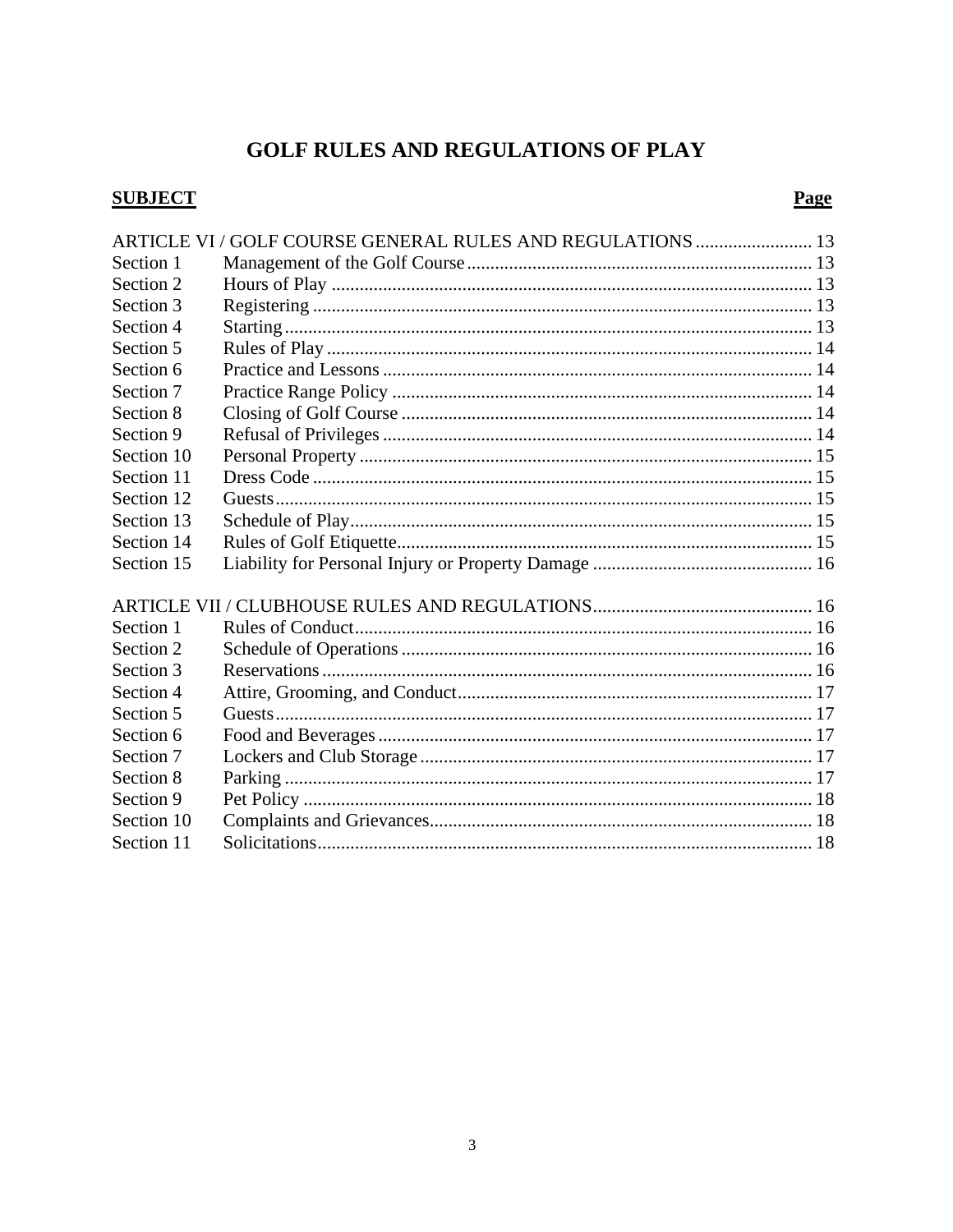#### **CLUB RULES AND REGULATIONS**

#### **ARTICLE I** *Name and Organization*

**Section 1**. *Name and Ownership.* The name of the club is: The Club at Hidden Creek, LLC. The club is owned by Holley-Navarre Water System (HNWS), Inc. The club functions IAW the terms of an Operating Agreement (OA) established and approved by the HNWS Board of Directors on April 20, 2021. Management of the Club is assigned to a "Board of Managers" and is subject to the provisions contained in the OA.

**Section 2**. *Definitions.* As used in these Rules and Regulations, the word The Club at Hidden Creek, LLC. means the concept in which the club is marketed. The word "Club" means and refers to the Club at Hidden Creek which has only one "Member" which is the Holley-Navarre Water System, Inc. The word "Facilities" means and refers to such real and personal property including, without limitation, a golf course, clubhouse and all social and recreational facilities as may be provided by the Member. The word "General Manager" means and refers to the person or entity to whom the governing Board of Managers gives the right to manage and operate the Facilities IAW guidance provided by the governing Board of Managers as designated in the OA. The word "Owner" means and refers to Holley-Navarre Water System, LLC or its successors and assignees.

#### **ARTICLE II** *Golf Memberships*

**Section 1.** *General.* All memberships in the club are non-equity and non-proprietary memberships. Membership in the Club does not imply any right or privilege to participate in or to administer the Club's business and policies. Membership in the Club entitles a member to a revocable license to use and enjoy the Facilities in accordance with these Rules and Regulations, the Golf Rules and Regulations of Play, and such other rules and regulations as the Club may establish from time to time. All memberships shall be revocable by the Club without liability or obligation to the individual holding the Membership, except as expressly provided herein or as delineated in each Membership Application and Agreement. The Club shall at all times retain the unconditional and absolute right to modify or discontinue any and all membership privileges and reserves the right to add, delete, or modify the types and categories of membership at its sole discretion. Such changes will not be retroactive to Memberships active and will be implemented upon renewal of said Memberships.

Memberships shall be those granted to individuals who have been accepted by the General Manager of the Club, and who have paid dues and any applicable fees specified in the current fee schedule(s) established by the Club.

**Section 2.** *Eligibility.* Any person of good character over the age of eighteen (18) years shall be eligible to purchase a membership in the Club without regard to race, color, sex or creed.

**Section 3.** *Membership Categories.* The Club currently has two general types of memberships: Golf Memberships and Social Memberships. Further, the Club has established the following categories of Golf Memberships: Lifetime Golf, Extended Term Golf (5 year and 10 year), Single Annual Golf, Family Annual Golf, Active-Duty Military/First Responder Single Annual Golf, and Active-Duty Military/First Responder Family Annual Golf. First Responders are defined as Police, Firefighters and EMT individuals actively employed in their respective fields. Additional membership categories may be created from time to time at the sole discretion of the Board of Managers for the Club. In addition, the Club has established the following categories of Social Memberships: Elite Social Membership; Daily Social Membership; Annual Social Membership.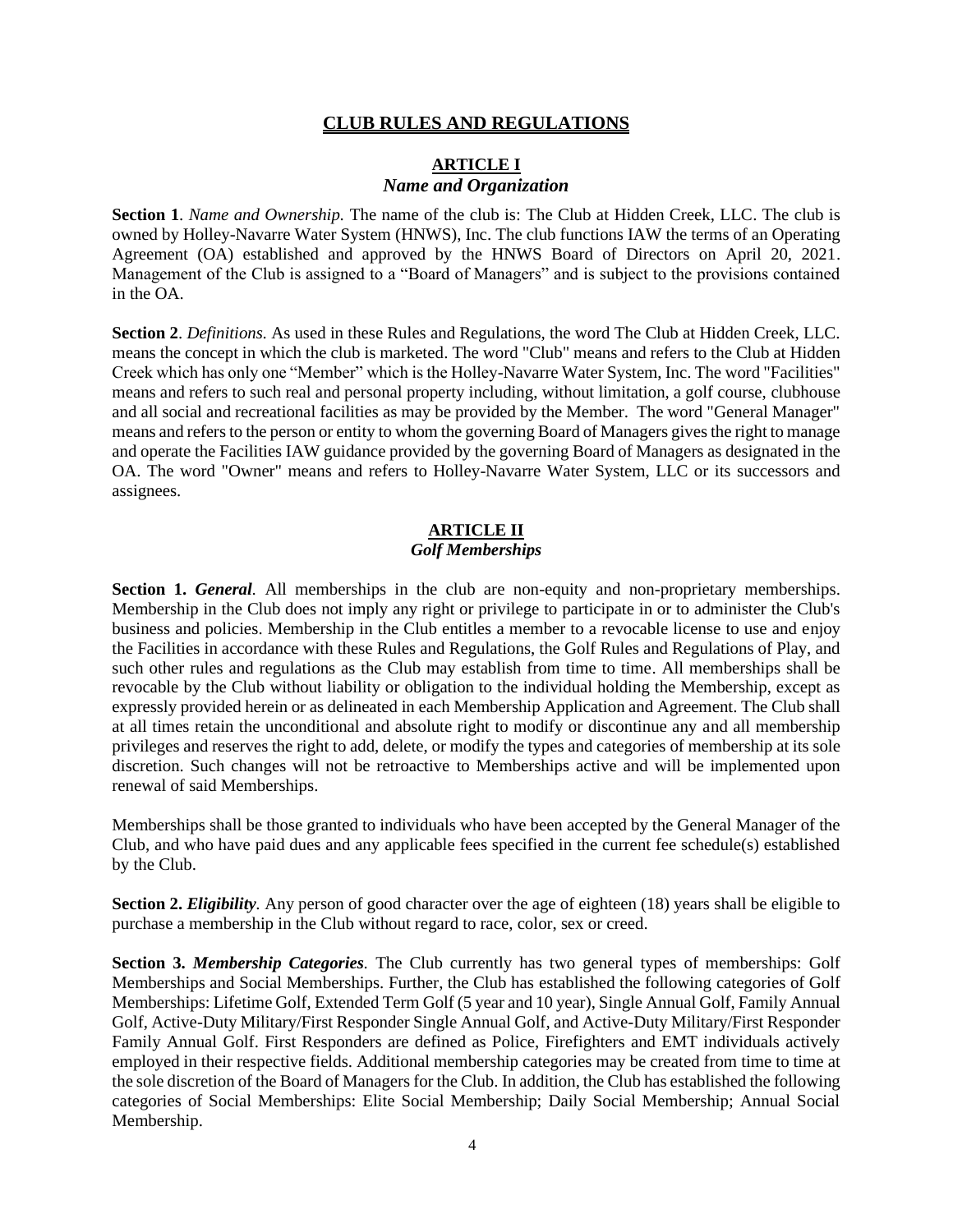#### **Section 4.** *Golf Membership Categories*

A Golf Membership permits (depending on the category) the individual, his or her spouse, and all unmarried dependents twenty-one (21) years of age and under who reside at the home of the individual or who are presently enrolled in college to use and enjoy the Facilities, subject to these Club Rules and Regulations and the Golf Rules and Regulations of Play. Each golf membership shall have guest privileges, as set forth in the Club Golf Rules and Regulations of Play, which shall entitle the individual with the golf membership and guests of that individual to use and enjoy the Facilities in accordance with such rules and regulations set forth herein. All eligible individuals who are members in good standing in any of the Golf Membership categories listed above are also entitled to the privileges associated with Social Membership, with the exception of the Elite Social Membership.

Failure to observe all applicable rules and regulations concerning guest privileges may result, at the sole discretion of the General Manager, in the suspension or cancellation of a golf member's guest privileges.

The Lifetime and Extended Term golf membership categories are CLOSED to new golf memberships at this time. Additionally, existing Extended Term memberships will be converted to one of the "annual" golf membership categories listed above upon expiration of the current term of those membership agreements.

Honorary or Emeritus golf memberships may be given golf membership privileges without the payment of dues or fees when so authorized by and at the sole discretion of the Board of Managers of the Club. Such Golf Memberships are eligible to sponsor "guests" at the prevailing guest rate.

*A. Single Annual Golf Membership.* An individual purchasing a Single Golf membership shall have the following rights and privileges to use and enjoy the Facilities and the following duties and obligations to the Club.

*1. Privileges.* A Single Annual Golf Membership entitles one (1) member access to golf, clubhouse facilities, and hosting guests at the Club (guest fees are applicable), all subject to these Club Rules and Regulations and the Golf Rules and Regulations of Play.

*2. Fees and Dues.* A Single Annual Golf Membership shall require the individual to pay an initiation fee upon joining the Club and to pay dues as required under these Rules and Regulations. The initiation fee shall immediately be refunded to the applicant in the event the applicant does not qualify for golf membership because of an unfavorable credit rating. Single Annual Golf Membership fees can be paid monthly or in one lump sum annual payment. Lump Sum payment of the golf membership fee is entitled to a 10% discount off the Annual Rate.

*3. Liability.* The individual signing the Single Annual Golf Membership contract shall be liable for all debts and charges incurred by the individual golf member or any guests while using Club facilities.

*B. Family Annual Golf Membership.* An individual purchasing a Family Annual Golf Membership shall have the following rights and privileges to use and enjoy the Facilities and the following duties and obligations to the Club.

*1. Privileges.* Family Annual Golf Membership entitles the member access to golf, clubhouse facilities, and hosting guests (guest fees are applicable) at the Club, all subject to these Club Rules and Regulations and the Golf Rules and Regulations of Play. The privileges of Family Annual Golf Membership shall extend to the member's spouse and to all unmarried dependents of the member who are twenty-one (21) years of age and under and reside at home or are presently enrolled in college.

*2. Fees and Dues.* Family Annual Golf Memberships shall require the payment of an initiation fee upon joining the Club and to pay dues as required under these Rules and Regulations. The initiation fee shall immediately be refunded to the applicant in the event the applicant does not qualify for membership because of an unfavorable credit rating. Annual Family Golf Membership fees can be paid monthly or in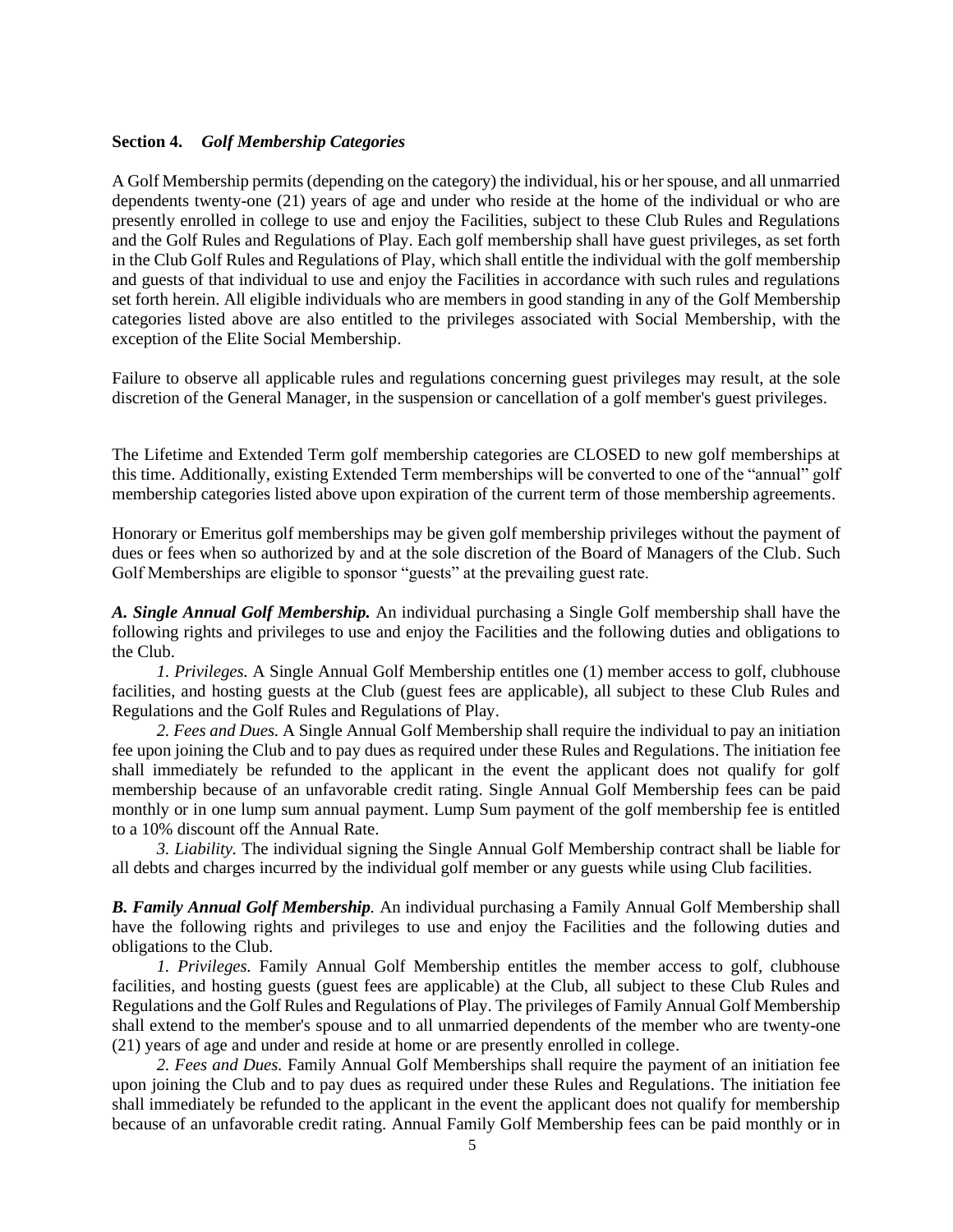one lump sum annual payment. Lump Sum payment of the membership fee is entitled to a 10% discount off the Annual Rate.

*3. Liability.* The individual signing the Family Annual Golf Membership contract shall be liable for all debts and charges incurred by the individual golf member, his/her immediate family (as defined in B.1 above), and any guests while using Club facilities.

*C. Active-Duty Military/First Responder Single Annual Membership.* An individual desiring an Active-Duty Military/First Responder Single Annual Membership in the Club must provide a copy of the front side of their military service ID card showing they are on extended Active Duty. Individuals, defined as First Responders IAW Article II, Section 4 above must provide paperwork proving active employment in a First Responder position. These individuals shall have the following rights and privileges to use and enjoy the Facilities and the following duties and obligations to the Club.

*1*. *Privileges.* Active-Duty Military/First Responder Single Annual Memberships shall entitle one (1) individual access to golf, clubhouse facilities, and hosting guests at the Club (guest fees are applicable), all subject to these Rules and Regulations and the Golf Rules and Regulations of Play.

*2. Fees and Dues.* Active-Duty Military/First Responder Single Annual Memberships shall require the Member to pay an initiation fee upon joining the Club and pay dues as required under these Club Rules and Regulations. The initiation fee shall immediately be refunded to the applicant in the event the applicant does not qualify for membership because of an unfavorable credit rating. Active-Duty Military/First Responder Single Annual Golf Membership fees can be paid monthly or in one lump sum annual payment. Lump Sum payment of the membership fee is entitled to a 10% discount off the Annual Rate.

 *3, Liability.* The individual signing an Active-Duty Military/First Responder Single Membership contract shall be liable for all debts and charges incurred by the individual golf member or any guests while using Club facilities.

*D. Active-Duty Military/First Responder Family Annual Membership.* An individual desiring an Active-Duty Military/First Responder Family Annual Membership in the Club must provide a copy of the front side of their military service ID card showing they are on extended Active Duty. Individuals, defined as First Responders IAW Article II, Section 4 above must provide paperwork proving active employment in a First Responder position. These individuals shall have the following rights and privileges to use and enjoy the Facilities and the following duties and obligations to the Club.

*1*. *Privileges.* An Active-Duty Military/First Responder Family Annual Membership entitles the member access to golf, clubhouse facilities, and hosting guests (guest fees are applicable) at the Club, all subject to these Club Rules and Regulations and the Golf Rules and Regulations of Play. The privileges of Active-Duty Military/First Responder Family Annual Golf Membership shall extend to the member's spouse and to all unmarried dependents of the member who are twenty-one (21) years of age and under and reside at home or are presently enrolled in college.

*2. Fees and Dues.* Active-Duty Military/First Responder Family Annual Membership shall require the payment of an initiation fee upon joining the Club and to pay dues as required under these Rules and Regulations. The initiation fee shall immediately be refunded to the applicant in the event the applicant does not qualify for membership because of an unfavorable credit rating. Active-Duty Military/First Responder Family Annual Golf Membership fees can be paid monthly or in one lump sum annual payment. Lump Sum payment of the membership fee is entitled to a 10% discount off the Annual Rate. *3. Liability.* The individual signing the Active-Duty Military/First Responder Family Annual Membership shall be liable for all debts and charges incurred by the individual golf member, his/her immediate family (as defined in D.1 above), and any guests while using Club facilities.

**Section 5***. Social Memberships.* In addition to Golf Memberships, the Club offers certain Social Memberships to individuals seeking to benefit from certain social aspects of the Club only. Individuals wishing to patronize the Bar located in the Club at Hidden Creek Clubhouse must fall into one of the following Social Membership categories in addition to meeting all the legal requirements for purchase of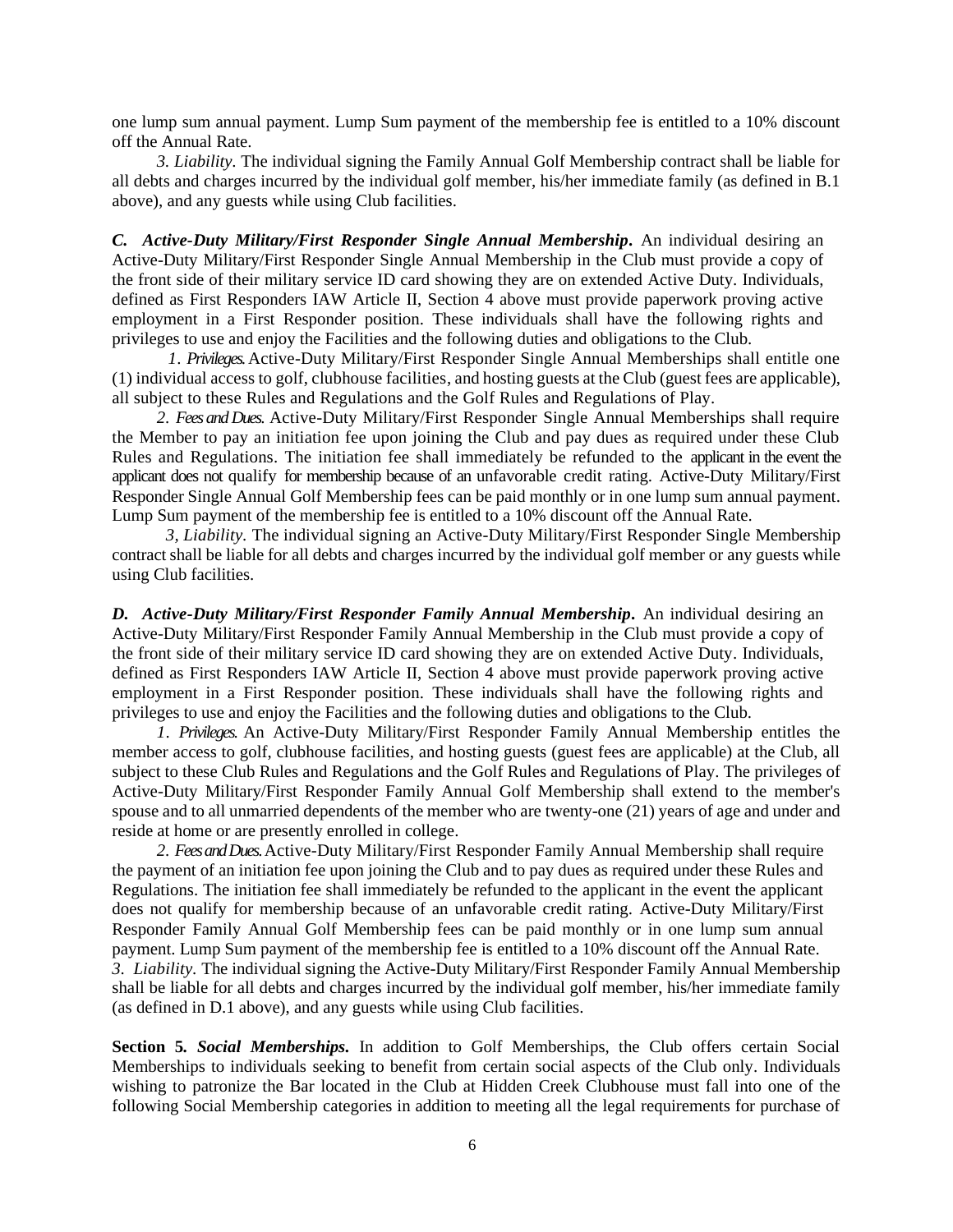alcoholic beverages. All Social Memberships extend to Family Members of Golf and Social Members living in the same household as such member who are otherwise eligible to purchase alcoholic beverages

*A. Elite Social Membership.* An Elite Social Membership entitles an individual to host one event at the clubhouse at a date and time agreed to by the Club subject to the Club's Rules and Regulations in exchange for an Elite Social Membership fee.

*B. Daily Social Membership*. All individuals who have paid daily green fees are granted a Daily Social Membership in the Club for the duration of the day for which the Green Fees were paid. In addition, Daily Social Members are granted to all individuals who are attending social events held at the Club sponsored by an Elite Social Member for the duration of the event.

*C. Annual Social Membership*. An Annual Social Membership may be purchased for an annual fee to be set by the Club to be paid in one lump sum at the time of application for Social Membership.

**Section 6.** *Right to Transfer.* All types of Golf Memberships are non-transferable.

#### **Section 7.** *Status Change of Golf Memberships .*

*1*. *Upgrading*. Status Change of Memberships can reflect a retroactive date of the first of the month if notified prior to the fifteenth (15th) of each month. This will prevent a member being charged that month's dues at the upgraded rate.

*2. Downgrading*. Down grading may only be granted on a one-time basis during the life of the Annual Golf Membership. The lower status must be retained for the remainder of the annual contract period of the original Golf Membership. Monthly dues will be lowered to the new rate applicable to the downgraded status on the first day of the month *following* the granting of the downgraded golf membership request.

*3. Medical Leave of Absence*. Members who suffer serious health conditions during the term of an Annual Golf Membership may elect to go on leave of absence status. A doctor's note must be provided confirming the health issue and must forecast an expected date of return to full membership status at the Club. Upon that date, the Club will automatically return the membership to full status unless another doctor's note extending the duration of the health condition is presented. During the period of the medically verified absence, the member will be excused from payment of monthly fees. Individuals who have paid the lump sum annual fee can be refunded that portion of the annual fee applicable during the period affected or can also be credited the appropriate amount to follow-on membership contracts. Medical Leave of Absence rules previously delineated apply ONLY to Single or Active-Duty Military/First Responder Single Annual Memberships. Family memberships are NOT eligible for Medical Leave of Absence since remaining family members retain all membership rights in the Club.

*4. Active-Duty Military Leave of Absence*. When an Active-Duty Member holding a Single Active-Duty Annual Golf Membership receives Temporary Deployment/Duty (TDY) orders, that member must provide a copy of those orders along with the inclusive dates he/she will be deployed in a written request to the Club. During the period covered by those TDY dates, no monthly dues will be charged. Individuals who have paid the lump sum annual fee can be refunded that portion of the annual fee applicable during the period affected or can also be credited the appropriate amount to follow-on membership contracts. If the TDY includes dates not encompassing an entire month, dues will be pro-rated based on the number of days the member is absent for those months.

Upon receipt of Permanent Change of Station (PCS) orders, the Active-Duty Member has an option to cancel the Golf Membership (either Single or Family) without penalty thereby terminating the annual membership contract. The military member may also choose to keep the membership active for up to one year without being charged dues (e.g., Remote Tour/PCS), however for Active-Duty Military Family Memberships none of the Family members may utilize the Golf Course or Facilities during these non-dues paying period. Membership cancellation for PCS reasons requests must be provided in writing to the Club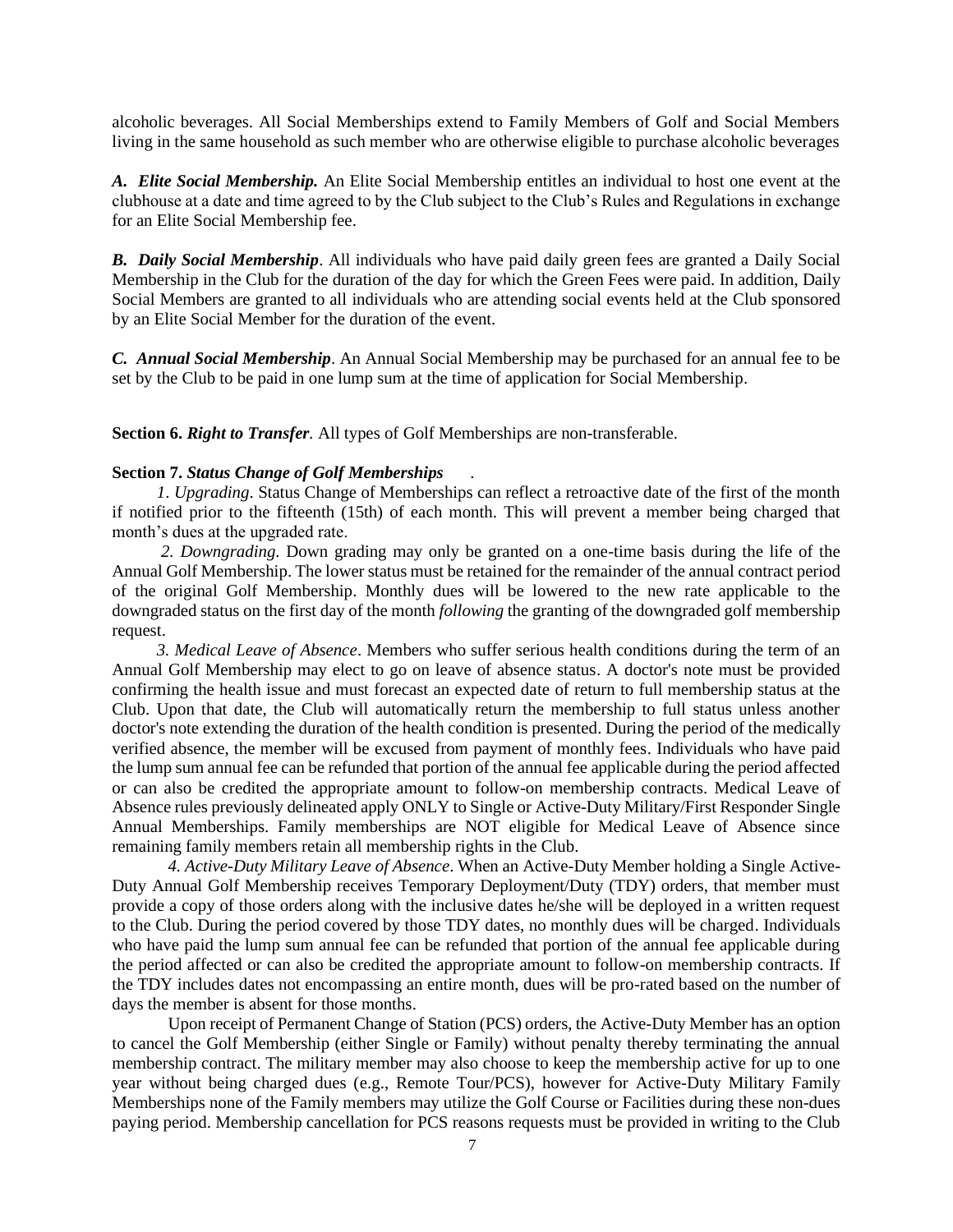with the specific date of termination/suspension of the contract along with a copy of PCS orders. The effective date of termination/suspension of the contract will be the first day of the month following PCS departure of the individual with the membership.

Active Duty Single and Family Annual Golf Memberships are limited to the length of service of the member's active-duty commitment. Active-Duty members must prove their "active duty" status upon each annual golf membership renewal. Upon a member "retiring" or. ving "extended active duty" status, they must provide a copy of separation paperwork, and their Membership will revert Single or Family membership rate, as appropriate for the remainder of their Annual Membership period.

5. *First Responders Change of Job Status.* First Responders with Golf Memberships under Active-Duty Military/First Responder Single or Family Annual contracts who resign, retire, or otherwise leave cease preforming First Responder duties must notify the Club of their status change and their respective Golf Memberships will revert to the applicable Single/Family Annual Golf Membership rates for the remainder of their contract duration.

**Section 8.** *Resignation*. All memberships are for a specified period of time and as such are legally binding contracts with the Club. Therefore, resignations which void Golf Memberships are only permitted for those cases where the individual holding the membership is moving outside the local area (greater than 25 miles from the Club), is unable to play golf for health reasons (validated by Doctor in writing), or is an Active Duty Military member receiving PCS orders and does not desire to keep his/her membership active as specified in Section 6 above. All Members are required to provide a 30-day written notice of resignation, but no resignation shall be accepted by the Club until the financial obligations of the member are settled in full. No refund or proration of any initiation fees or other prepaid dues or charges shall be made to any member desiring to resign from the Club except as previously noted. Upon the resignation of a member, all rights and privileges, title and interest of the member in the membership possessed shall revert to the Club. All resignations must be received in writing prior to the effective date of resignation. The effective date of the resignation will be the last day of the month in which the resignation letter was received by the Club. Resignations allowed for the reasons previously noted shall not be subject to any further dues after the effective date of resignation and any unused portion of prepaid annual dues will be refunded to the member. Resignations may not be made for Social Memberships.

**Section 9.** *Reinstatement.* Any member who has forfeited or resigned his or her Golf Membership and then wishes to be reinstated will be subject to pay the current membership initiation fee when applying for a subsequent Golf Membership.

#### **Section 10.** *Change in Family Status.*

*1*. *Divorce or Separation.* A divorced or separated spouse of a member may within thirty (30) days after the divorce/separation apply for membership in the Club under the appropriate Golf Membership category without having to pay a separate initiation fee. Upon approval of the new Golf Membership by the Club and payment of any monthly/annual dues and fees, the divorced/separated spouse will have a separate golf membership in the Club. If the divorce decree or settlement agreement so provides, a current annual golf membership may be transferred or assigned to the divorced spouse, subject to the approval of the Club and the payment of all applicable dues and charges. The divorced spouse thus becomes responsible for all subsequent dues and other charges for the duration of the original Golf Membership agreement.

*2*. *Death of Member.* The surviving spouse of a member and dependents, if any, age twenty-one (21) and under who reside at the home of the surviving spouse or who are presently enrolled in college shall continue to enjoy the membership privileges of such deceased member of the Club upon payment of all applicable dues and charges and subject to all rules and regulations of the Club for the remainder of the membership period. The membership of such deceased member in such cases shall be automatically transferred by the Club to the surviving spouse. Should the spouse desire "change in status" to a different type of membership or resign from the Club, the rules in Article II, Section 6 or 9 above, as applicable, will apply.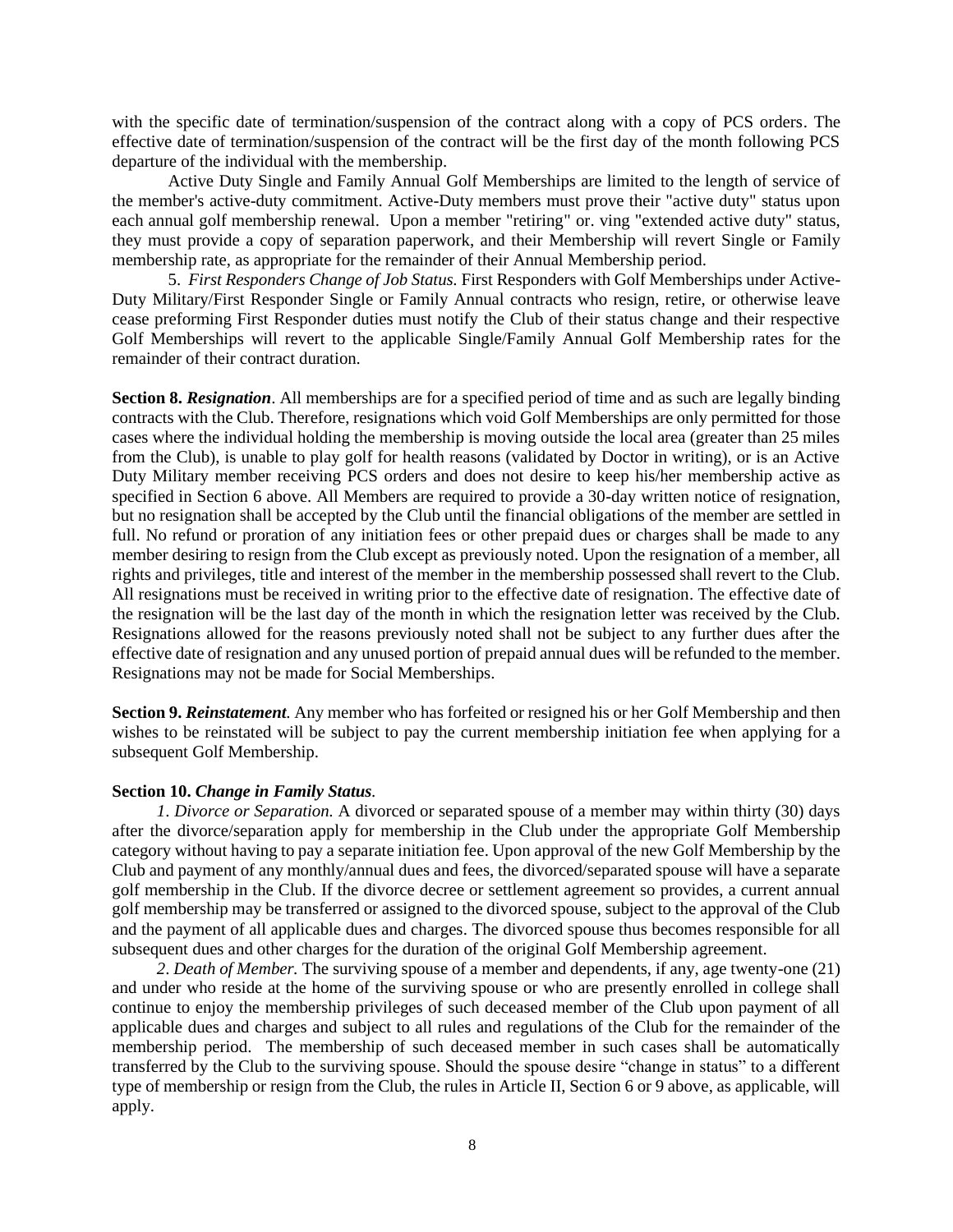**Section 11.** *Suspension.* The Club shall at all times have the absolute right to suspend, for either a definite or indefinite period, membership privileges of any member who, at the sole discretion of the Club, is in default on any amount due to the Club for Initiation Fees or membership dues; has violated Club Rules and Regulations or the Golf Rules and Regulations of Play; or whose behavior is considered disruptive to the operation of the Club and/or other golf memberships. A suspended member shall remain obligated to pay all dues following the effective date of suspension during such period of time as the suspension remains in effect. No dues previously paid by a suspended member shall be returned or prorated.

#### **Section 12.** *Right to Repurchase Memberships.*

1. The Club reserves the right to repurchase any membership in any membership category with or without such member's permission and even if such member is in good standing and has fully paid all outstanding dues and charges. Upon payment of the repurchase price set forth below, the Club shall have completely satisfied and fulfilled all obligations and liabilities to such individual for the golf membership.

2. If the Club exercises the right of repurchase of a golf membership within the first twelve (12) months of the effective date of an annual membership, the Club shall pay one hundred (100) percent of the initiation fee along with any "prorated portion" for the time remaining on the annual membership period if the entire annual membership fee was paid up front.

3. Should the Club, at some point in the future, at its sole discretion, offer additional multi-year or Lifetime Memberships, specific "repurchase rights" for those Golf Membership contracts will be specified directly in those Golf Membership agreements.

#### **ARTICLE III** *Fees, Dues, and Charges*

**Section 1.** *Membership Initiation Fees*. The Club reserves the right to modify, change, or waive the membership initiation fees at any time, at its sole discretion.

**Section 2.** *Dues***.** The Club reserves the right to modify or change membership category rates at any time, at its sole discretion. The schedule of dues for each category of membership shall be provided to each member upon request. Any change in the Membership rates for any category will not affect the rates for any current Annual Golf Membership or Annual Social Membership agreement until the expiration date of that agreement. Upon renewal of his/her membership, the revised rates will go into effect.

**Section 3***. Proration*. The date of acceptance will determine the date to activate the membership. Golf Memberships with a date of acceptance after the first five (5) days of the month will have the first month's dues prorated for the initial month. Monthly dues are billed in advance.

**Section 4.** *Charges.* The Club reserves the right to establish various charges for the goods and services available to the membership. The Club further reserves the right to modify, change, and increase the various charges from time to time. Fees and charges may be established by the Club for special privileges and services provided to golf memberships that are in addition to regularly scheduled services or events. Without limiting the generality of the foregoing, the Club reserves the right, in exercise of its sole discretion, to impose a minimum charge to be assessed against each member and their guests for food and beverages served at the Club during normal operating hours. Such assessments will not be effective during the remaining duration of current Golf Membership contract periods and will only impact Golf Membership agreements initiated after the new food and beverage policy is implemented.

**Section 5.** *Guest Fees*. The Guest Fee shall be a fixed fee assessed daily against the sponsoring member for each guest of that member. The Club further reserves the right to modify, change and increase or decrease the Guest Fee from time to time, at its sole discretion. The current Guest Fee in effect shall be provided upon request.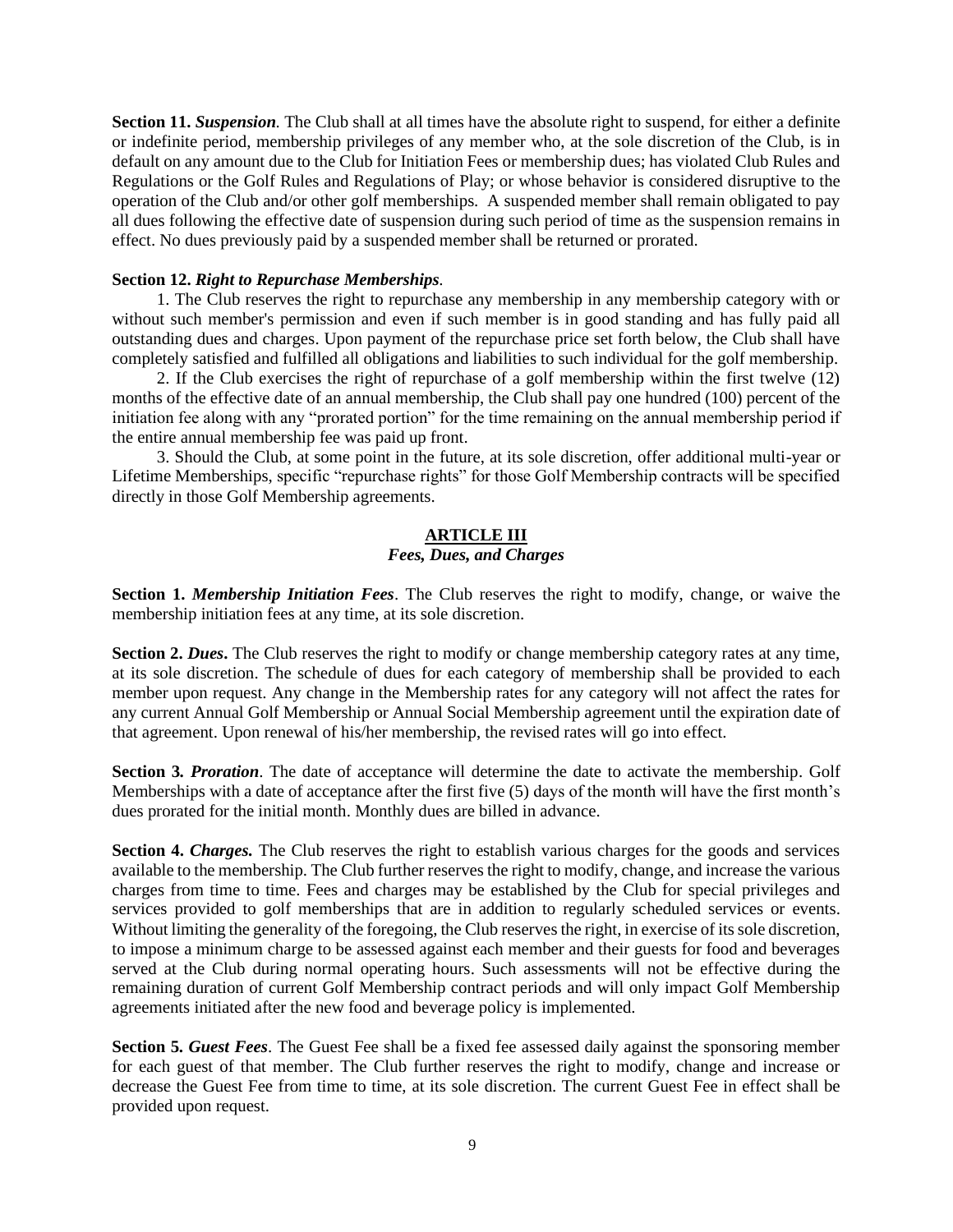**Section 6.** *Liability for Charges.* Members shall be liable for all debts, charges, and fees incurred by themselves, all family members, and their guests participating in activities at the Club.

**Section 7.** *Payment of Dues and Charges.* All dues, debts, charges and fees incurred by members of the Club shall be due and payable within twenty (20) days of the statement date of the amount of such dues, debts, charges and fees.

#### **Section 8.** *Non-Payment of Dues and Charges.*

1. Whenever the dues, debts, charges or fees of any membership remain unpaid for a period of twenty (20) days after the statement date, the Club may suspend all charging privileges for the delinquent individual and require cash payments for all subsequent purchases.

2. If such dues, debts, charges and fees remain unpaid for an additional period of ten (10) days, the golf membership of the delinquent member may be suspended, at the sole discretion of the Club, but such suspension shall not be prejudiced or affect in any manner the legal right of the Club to collect any delinquent charges and fees. Any individual whose golf membership shall have been suspended for nonpayment of any dues, debts, charges or fees shall not be entitled to return of any portion of initiation fees nor any return of prepaid dues or charges.

3. Accounts not paid in full within 20 days after the statement date are subject to a monthly service charge equal to one and one-half (1.5) percent of the delinquent balance.

4. Golf memberships with overdue amounts for a period of greater than 90 days are subject to revocation at the sole discretion of the Club.

**Section 9.** *Charge Privileges.* Charge slips to Golf Membership accounts must be signed by either the owner of the membership or an authorized member of his/her family who shall sign their name and the assigned Golf Membership number. Charge privileges may be suspended if an outstanding balance is more than twenty (20) days delinquent measured from the billing date. Charge privileges are not available to Social Members.

**Section 10.** *Attorney's and Collection Fees***.** Should the Club be forced to refer delinquent dues, debts, charges and fees to a collection agency or attorneys for collection, the delinquent member shall be liable for and shall pay to the Club all costs of collection, including all collection agency and attorney's fees and court costs.

#### **ARTICLE IV** *Use of Facilities*

**Section 1.** *Guest Privileges.* A "guest" is defined as an individual who resides on a permanent basis outside of the local area which is defined as a distance greater than 25 miles from the Club at Hidden Creek Golf Course. Any member may invite guests to use the Facilities in accordance with the privilege afforded such member by these Club Rules and Regulations and the Golf Rules and Regulation of Play. All guests paying the guest of member rate for golf must be accompanied by an individual covered by the specific type of Golf Membership, i.e., single or covered family member, unless the member has expressly received permission to the contrary from the General Manager or Golf Operations Manager. All Guest Fees must be paid or signed for by the member in advance of play. Any member inviting a guest or guests to use the Facilities shall be responsible for all debts incurred by the guest, for their conduct, and for any damage done by them to the Facilities. The Club at its sole discretion may limit the number of times per year whereby a guest of a member may receive the guest rate. The Club has established a limit of three (3) whereby a member may invite up to three (3) guests to play for the guest of member rate on any given day. Guests shall not be permitted to attend events which are made available to "members only" unless otherwise indicated per the format of the event or with prior approval of the General Manager or Golf Operations Manager.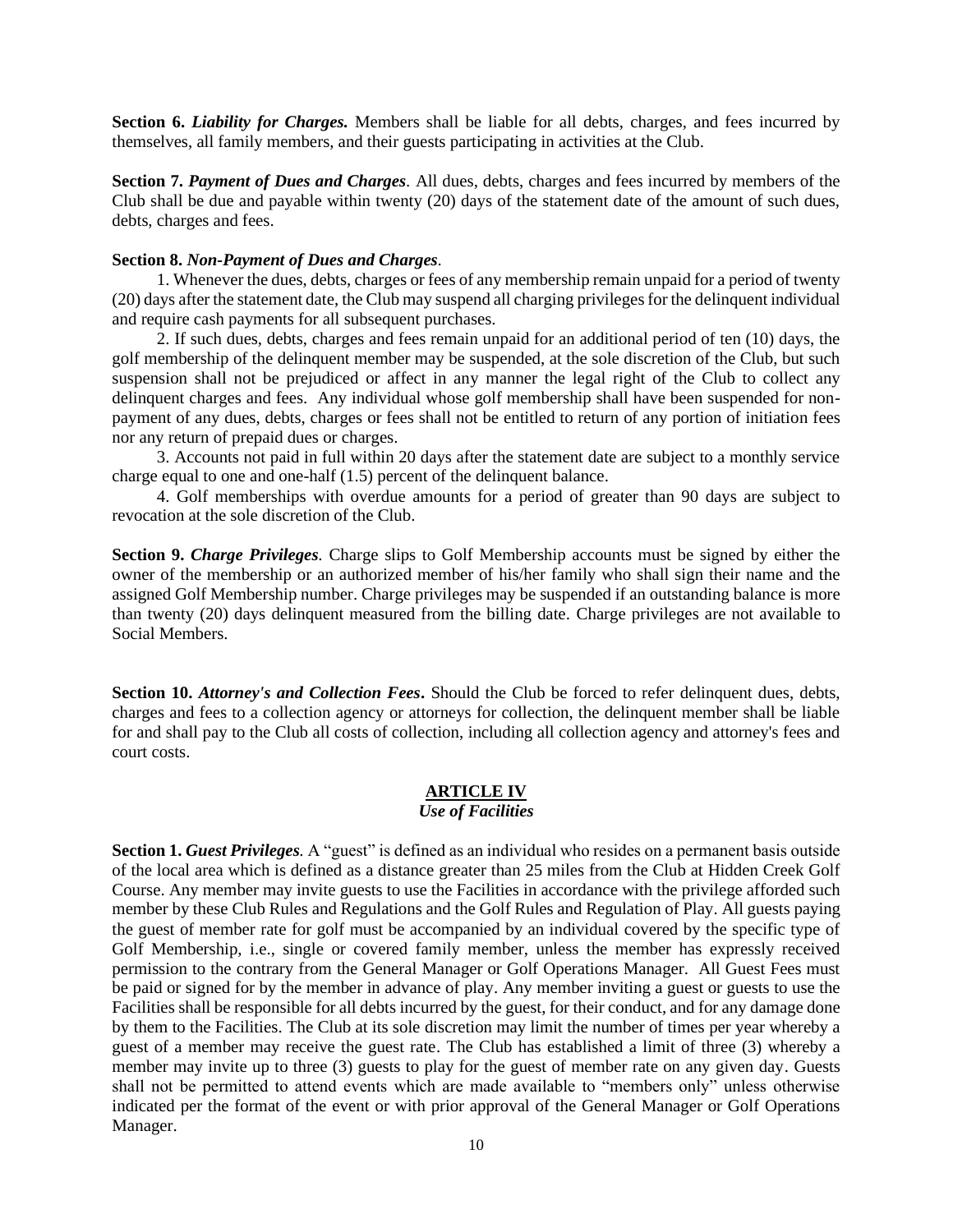**Section 2.** *Club Liability.* The Club shall not be responsible or liable for any loss of personal property, including but not limited to golf clubs, clothing, or jewelry left in or on the premises of the Club, whether in storage, lockers or otherwise.

**Section 3.** *Use of Club Golf Carts.* Golf cart rentals shall be subject to the terms and conditions contained in these Club Rules and Regulations and the Golf Rules and Regulations of Play. Golf cart drivers and their passengers (herein collectively referred to as "Cart Users") shall be responsible for and shall pay for any damages that are sustained to a golf cart while in their possession. Cart Users shall be personally responsible for any bodily injury and/or property damage incurred by reason of the use of their golf cart. Cart Users agree to indemnify and hold the Club and the employees of the Club harmless from any liability, damage, loss, or claims of any nature whatsoever that may arise from or through use of a golf cart. Specific golf cart operational rules are listed below:

1. Golf carts must not be driven past directional signs placed in front of greens and drivers must observe other posted signs for golf cart operations. Golf carts must not be taken over aprons, greens, tees, flower beds, traps or the area between the green and greenside bunkers. Golf Carts must remain on designated cart paths, or specifically marked areas when driven past the directional signs placed in front of each green. Individuals with "handicapped" flags must confirm their handicap status with the Pro Shop prior to play. Golf Carts with authorized "handicap" flags must NOT be driven past the directional signs placed in front of greens nor within 30 feet of the putting surface on sides or rear of greens.

- 2. Golf Carts must not to be driven through wet areas or over sprinkler heads.
- 3. Golf carts must use drainage ditch bridges and never be driven through drainage ditches.
- 4. No more than two golf bags and two riders shall be permitted per golf cart. Exception:

Minor children of members are permitted in addition to the two riders provided all individuals in the cart can be properly seated during operation.

5. Members and guests are responsible and will be charged accordingly for physical damage to golf carts while in their possession. While a golf cart is in motion, all arms, legs, and feet must be kept inside the confines of the cab. This rule is for safety of the occupants.

6. Only persons with a valid driver's license or operating permit will be permitted to rent or operate a golf cart.

7. Operators should always set parking brakes whenever leaving the cart.

**Section 4.** *Privately Owned Golf Carts*. All "Use of Club Golf Carts" rules specified in Section 3 above apply to Privately Owned Golf Cart operations on Club property. A Club member currently owning and operating a private cart may have the privilege of using their personal golf cart on Club property. All private cart owners are subject to the Club's By-Laws and policies governing privately owned carts. The General Manager or Golf Operations Manager, at their sole discretion, will approve type and make of all privately owned golf carts permitted on Club property. Neither the Club nor the management or employees thereof shall have any responsibility or liability to the cart owner, or any guests, invitees or licensees involving or related to the use by such persons who operate private carts. The private cart owner agrees to indemnify and hold harmless the Club and the employees thereof from and against any liability, responsibility, claims, actions, and costs, including court costs and reasonable attorney's fees, arising from or in any way related to the maintenance or use of privately owned golf carts at the Club. The following specific guidelines apply to use of Private Carts on Club property.

- 1. Golf carts must be of four-wheel construction and electric powered only.
- 2. A contract between the Club and cart owner, renewable yearly in conjunction with an annual golf membership renewal, is to be signed and the cart trail fee charge paid monthly along with the membership fee or annually if desired.
- 3. Unusual exterior finishes, decorations, or optional equipment not in keeping with normally accepted golf cart appearance will not be permitted.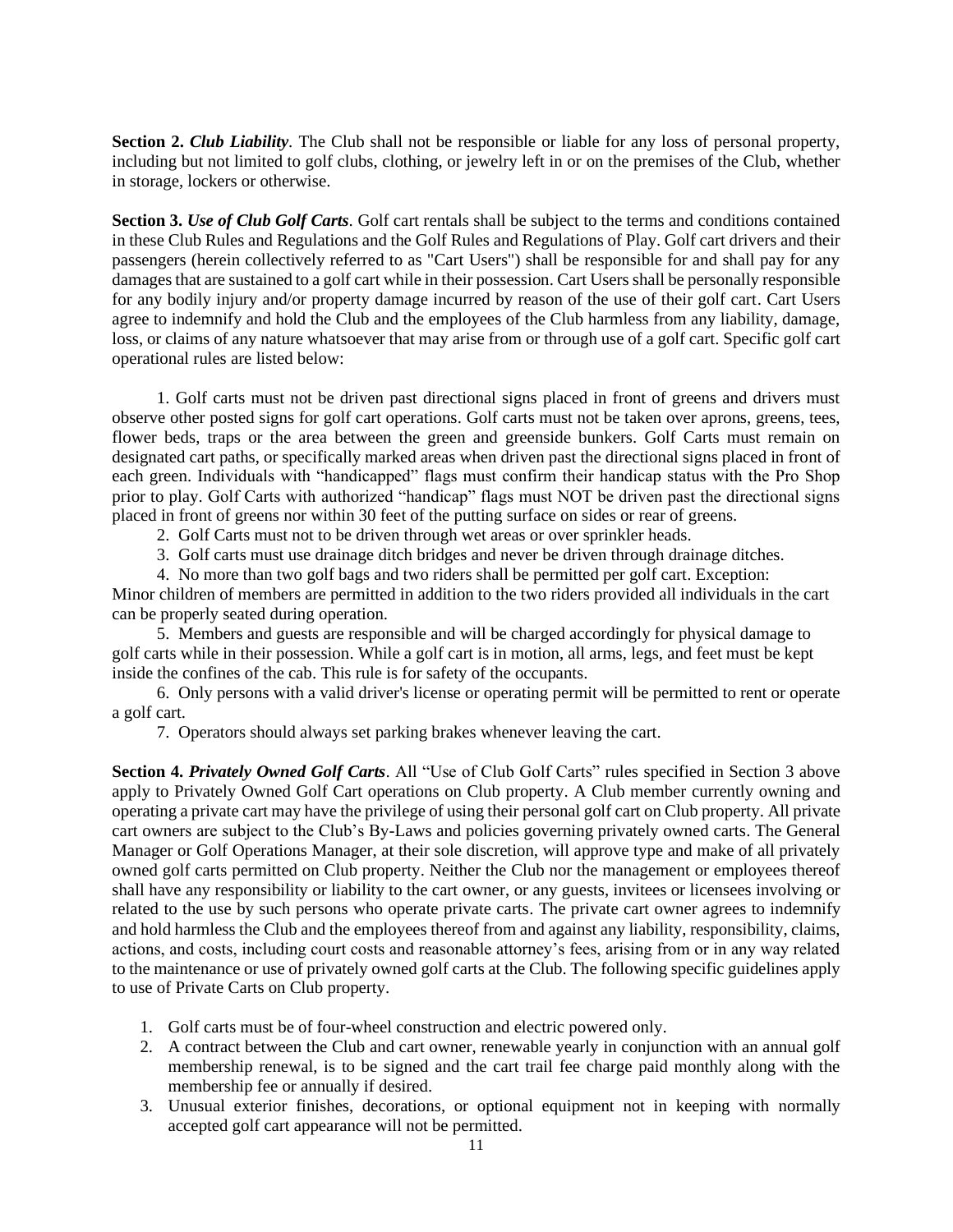- 4. Private carts must be stored and consistently maintained in a safe operating condition by the cart owner, at his/her sole expense.
- 5. Private carts may not be stored or left unattended on Club property during non-operational hours of the Club. If the Club becomes aware, at any time, that a privately owned cart is not in a safe operating condition, the permission granted hereunder is subject to immediate suspension by any authorized Club representative at which time further operation of the private cart on Club property is prohibited. Reinstating use permission will require the Private Owner's demonstration, to the CLUB's satisfaction, the cart has been restored to a safe operating condition.
- 6. Private Owners must maintain general liability insurance, covering ownership, use and operation of the cart and are legally responsible for all damage done to or by the private cart while operating on Club property.
- 7. Use of private carts is non-transferable. Only the owner, spouse, and members of their immediate family who are at least 16 years of age and possess a valid driver license may operate the cart on Club property. Exception: Children of members not meeting the above requirements may only always operate private carts under direct parental supervision in the cart.
- 8. A guest may ride in a private cart but must pay the appropriate guest w/cart fee.
- 9. Only Club members in good standing may operate private carts while on Club property. Nonmembers, lessees or guests are not allowed these privileges.
- 10. The annual private cart agreement becomes effective only after acceptance by the Club and payment of the applicable fee. This agreement, and the permission granted therein, shall expire at the conclusion of membership period.
- 11. Operators must observe all course cart rules while operating private carts on Club property; these include, but are not limited to:
	- a. Operator must check-in at the Pro Shop prior to each use of the private cart on the course except that private cart may drive from a residence on the course directly to the Clubhouse prior to the start of a golf round and return via a direct route upon completion of the round or participation in other Clubhouse activities.
	- b. Private golf carts covered by a cart agreement with the Club, may be "trailered" onto Club property, however, the Club Pro Shop must be notified before the cart is unloaded from the trailer.
	- c. Private carts must operate within the same constraints as Club carts while on the Golf Course. See Section 3 in this Article for specific details.
	- d. Immediate family members or other Club members who have a private cart membership will not be charged for riding in a private golf cart.
	- e. Ice chests or coolers of a dimension similar to those on Club carts are permitted and must be approved by Club Pro Shop personnel before use on the Golf Course.
	- f. In accordance with state law, all alcoholic beverages taken on the course must be purchased at the Golf Course Pro Shop, Snack Bar or Club Beverage Cart. Ice chests and coolers are subject to inspection at any time by Club personnel.
	- g. In the event a private cart becomes disabled on Club property, the Owner agrees to allow Club staff to remove the cart and to hold the Club, its employees, management, and agents harmless from any and all claims of liability for personal injury or property damage related to any such removal.
	- h. Driving carts on the golf course is prohibited, except as permitted in paragraph 11.a above.
	- i. At the sole discretion of Club management, if an owner is denied the privilege of further use of his/her private cart on Club property, all remaining months left on his/her contract will be canceled and any pre-paid private cart fees will be forfeited.
	- j. These policies and regulations are subject to periodic review and change by the Club management.

**Section 5.** *Non-Member Play.* The Club may, at its sole discretion, schedule outside golf tournaments and play by non-members. Additionally, the Club may, at its sole discretion BLOCK TEE times for use by non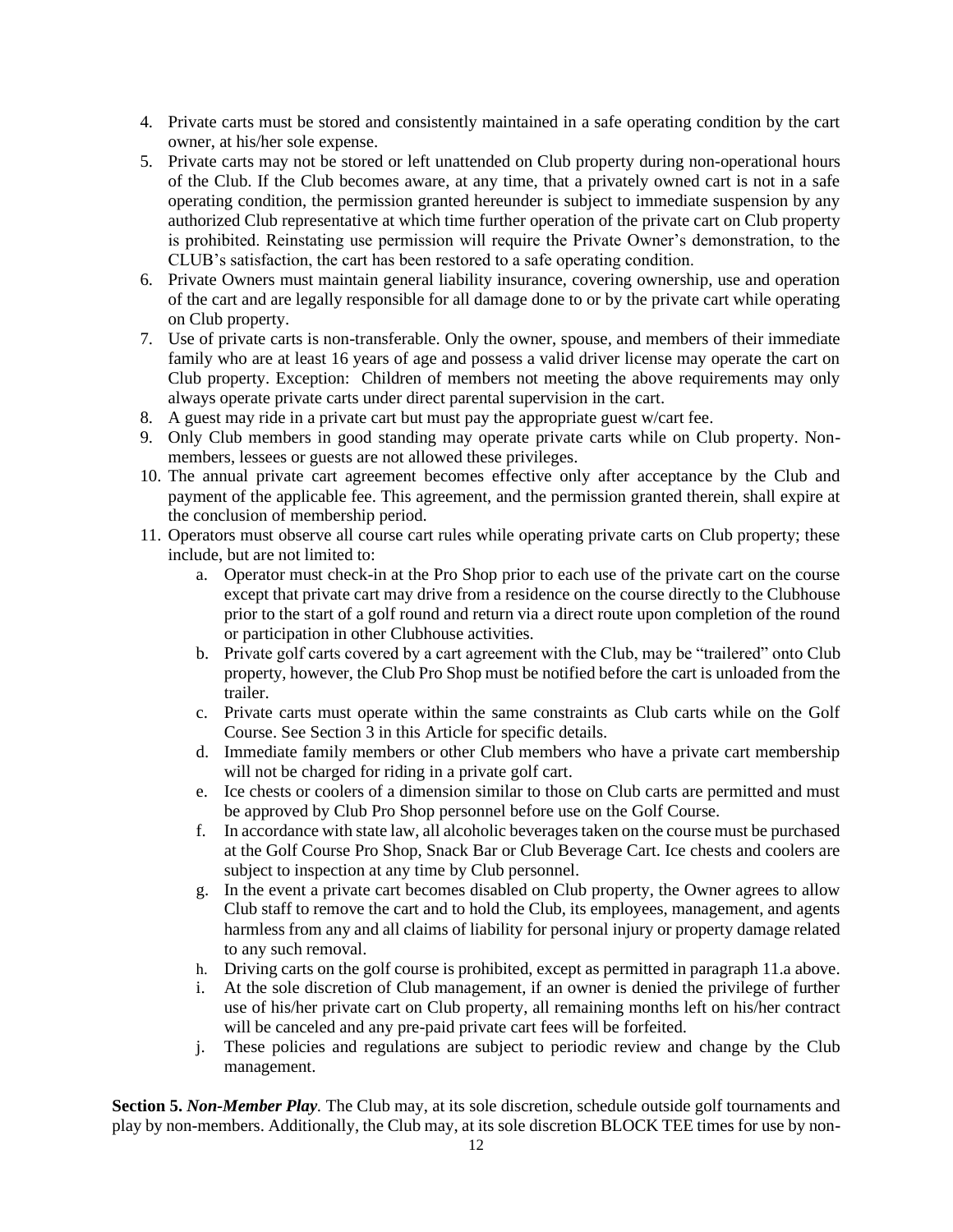members during periods of high demand. This provision generally applies to peak periods of play anticipated during weekends and holidays, although may be used at other times by the Club.

**Section 6.** *General Release.* Each individual holding a membership in the Club, and that individual's family and guests or any non-member of the general public who in any manner makes use of or accepts the use of any Club facilities, including but not limited to, any apparatus, appliance, facilities, golf course, lockers, showers, or other privileges or services whatsoever, or who engages in any contest, game, exercise, competition or any other Club activity, either on or off premises, including, without limitation, the Club parking facilities, shall do so at his/her own risk and shall hold the Club and employees of the Club harmless from and against any injury, damage, liability, loss or claim resulting from such use, contest, game, exercise, competition, service or other activity, and/or motor vehicle by reason of any act or omission of the Club or any employee of the club.

#### **ARTICLE V** *Administration*

**Section 1.** *Agency.* Notwithstanding anything in these Rules and Regulations that may appear or be construed to the contrary, the Club Management as defined in the Operating Agreement of The Club at Hidden Creek, LLC document retains absolute authority and control over the management, operation, and disposition of the Club and its Facilities. Members shall have no control over the selection of personnel of the Club. The daily operation and management of the Club, the Facilities, and all Club property shall be vested in the General Manager, acting through the employees and staff of the Club. No member of the Club and no employee of the Club, other than the General Manager, shall have any authority, express or implied, to act on behalf of or as agent for the Club. No such person shall have any power or authority to bind the Club by any contract, activity, or action. The authority of the General Manager shall be strictly limited to the undertaking of the performance of the duties and responsibilities delegated and assigned by the Club Management.

**Section 2.** *Amendments to Administrative Rules and Regulations.* These Club Rules and Regulation and the Golf Rules and Regulations of Play are subject to modification, amendment, and change from time to time at the sole discretion of the Club Management. The Club reserves the right to adopt and post from time-to-time additional administrative rules and regulations that shall be binding upon the individuals currently holding golf memberships in the Club as if set forth in these Club Rules and Regulations and the Golf Rules and Regulations of Play.

**Section 3.** *Oral Representations.* The Application and Golf Membership Agreement(s), these Club Rules and Regulations, the Golf Rules and Regulations of Play and any agreements and understandings expressly incorporated by reference in any of the above documents shall constitute the entire agreement and understandings between the Club and each individual holding a Golf Membership or Social Membership. No oral representations shall have any effect, nor shall they modify any of the terms and conditions contained in the aforementioned documents.

#### **GOLF RULES AND REGULATIONS OF PLAY**

#### **ARTICLE VI** *Golf Course General Rules & Regulations*

**Section 1.** *Management of the Golf Course.* Set forth below are the Golf Rules and Regulations of Play All matters relating to play on the Golf Course at the Club shall be controlled by the General Manager.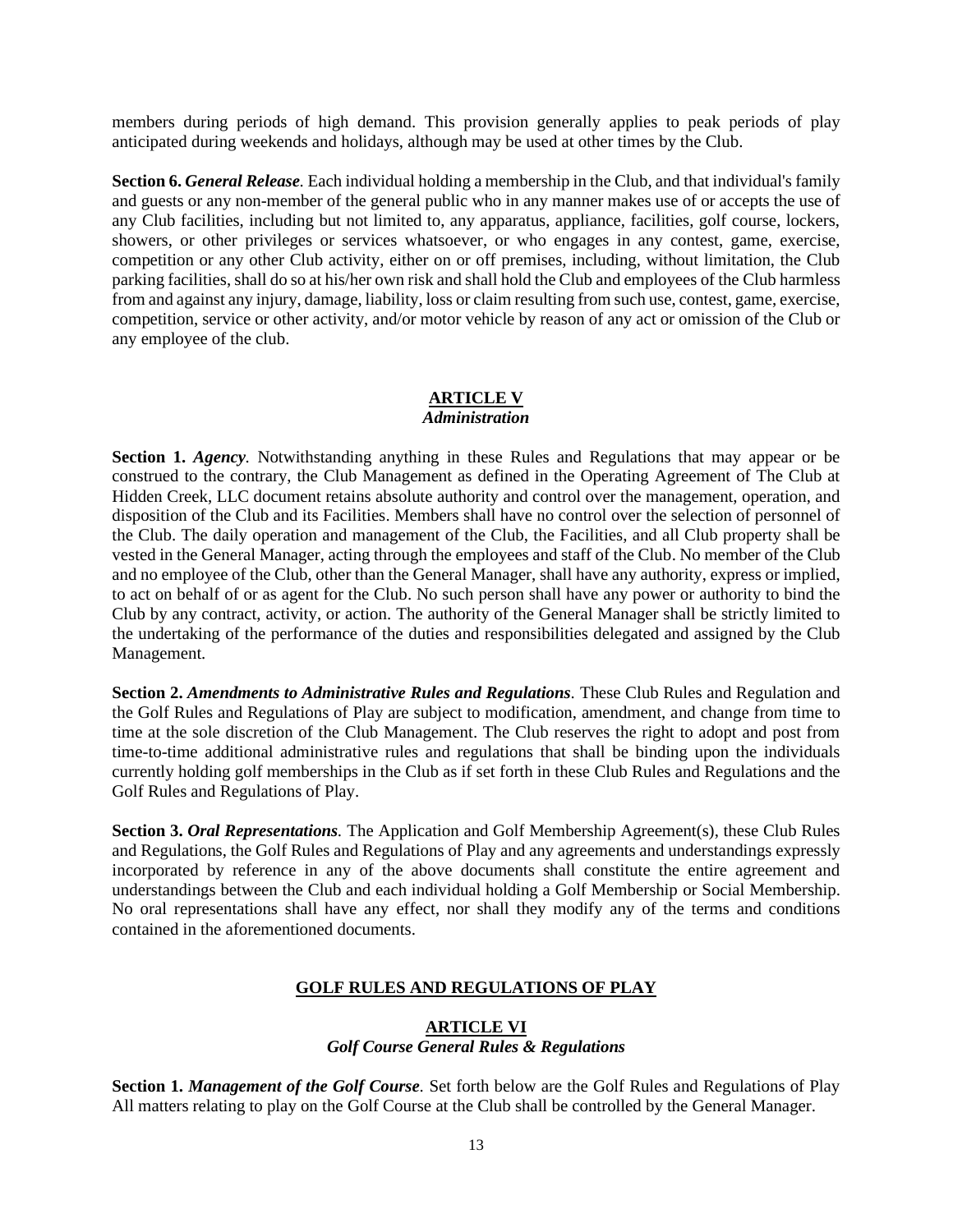**Section 2.** *Hours of Play.* Hours of play shall be as posted from time to time by the General Manager and are subject to change at the sole discretion the General Manager.

**Section 3.** *Registering.* All individuals holding Golf Memberships in of the Club, their family members, and guests must register by name in the Pro-Shop at the Clubhouse prior to playing any part of the Golf Course.

1. No Show Fees for missed Tee Times – Individuals who book a starting time and do not cancel said time 24 hours in advance are subject to being charged for that time at current cart fee rate per player booked for that Tee Time. No shows due to inclement weather or other emergency considerations shall be exempted from "no show" fees at the sole discretion of the General Manager or Golf Operations Manager.

**Section 4.** *Starting.* All players must start on No. 1 tee unless otherwise directed by the Pro-Shop and or Starter. IAW generally accepted Rules of Golf, single players have no standing on the Golf Course and must not interrupt or delay other players.

1. Individuals with Golf Memberships may reserve starting times with the Pro-Shop no sooner than fourteen (14) days in advance to date of play except for weekends (Sat/Sun) and designated Holidays when advance booking of Tee Times by individuals holding golf memberships is limited to the DAY PRIOR for the hours of 8:00 AM to 11:00 AM of those days. The general public may reserve tee times on-line or with the Pro Shop no sooner than 7 days in advance. Singles or twosomes may call in and will be put in a "fillin" status for all reservations with less than 4 persons. The names on the fill-in list will be used to complete a threesome or a foursome. Singles or twosomes may show up at any time and be placed on a standby list at the Pro Shop to fill in any "open" slots in a 4-person reserved or scheduled tee time.

2. Starting times can be transferred or reassigned on the day of play only by coordination and approval with Pro Shop personnel.

#### **Section 5.** *Rules of Play.*

1. Play on the Golf Course shall be governed by the rules and regulations of the United States Golf Association with the exception of any local rules that are posted or printed on the scorecard.

2. Play must be from the appropriate colored markers as placed on the tee boxes.

3. Five-some's or greater are prohibited at any time unless permission is granted by the General Manager or Golf Operations Manager. In the event, neither the General Manager nor Golf Operations Manager are unavailable, Pro Shop counter personnel can be delegated approval authorization for 5-somes on a case-by-case basis.

4. Two individuals per cart is mandatory except for three-some or approved 5-some groupings. Exceptions to this policy are allowed for Private Carts or in cases where an individual desiring a "single" cart pays a separate additional charge as determined and paid at the Pro Shop during sign-in. Starters will be charged to strictly enforce this policy at Tee Time and may require single occupied carts to double up prior to proceeding to the first tee.

5. Pace of play should be in four hours or less for 18 holes. Club management, through monitoring by Starters and Course Marshalls, will take the appropriate measures to ensure a four-hour pace of play is maintained.

6. Use of range balls on the golf course proper during any round of golf is grounds for immediate and absolute removal from the golf course. Green and/or cart fees will NOT be returned to public individuals in violation of this rule.

7. Each player must have their own individual set of clubs when playing the Golf Course. No more than one player shall play out of one bag.

8. Behavior which is generally offensive to other players and/or members, including the use of obnoxious or abusive language is strictly prohibited and will be grounds for immediate and absolute removal from the golf course.

**Section 6.** *Practice and Lessons*. Members shall use the driving range, practice pitching areas, and practice green only for practice or when otherwise under instruction by a Club affiliated Golf Instructor. Lessons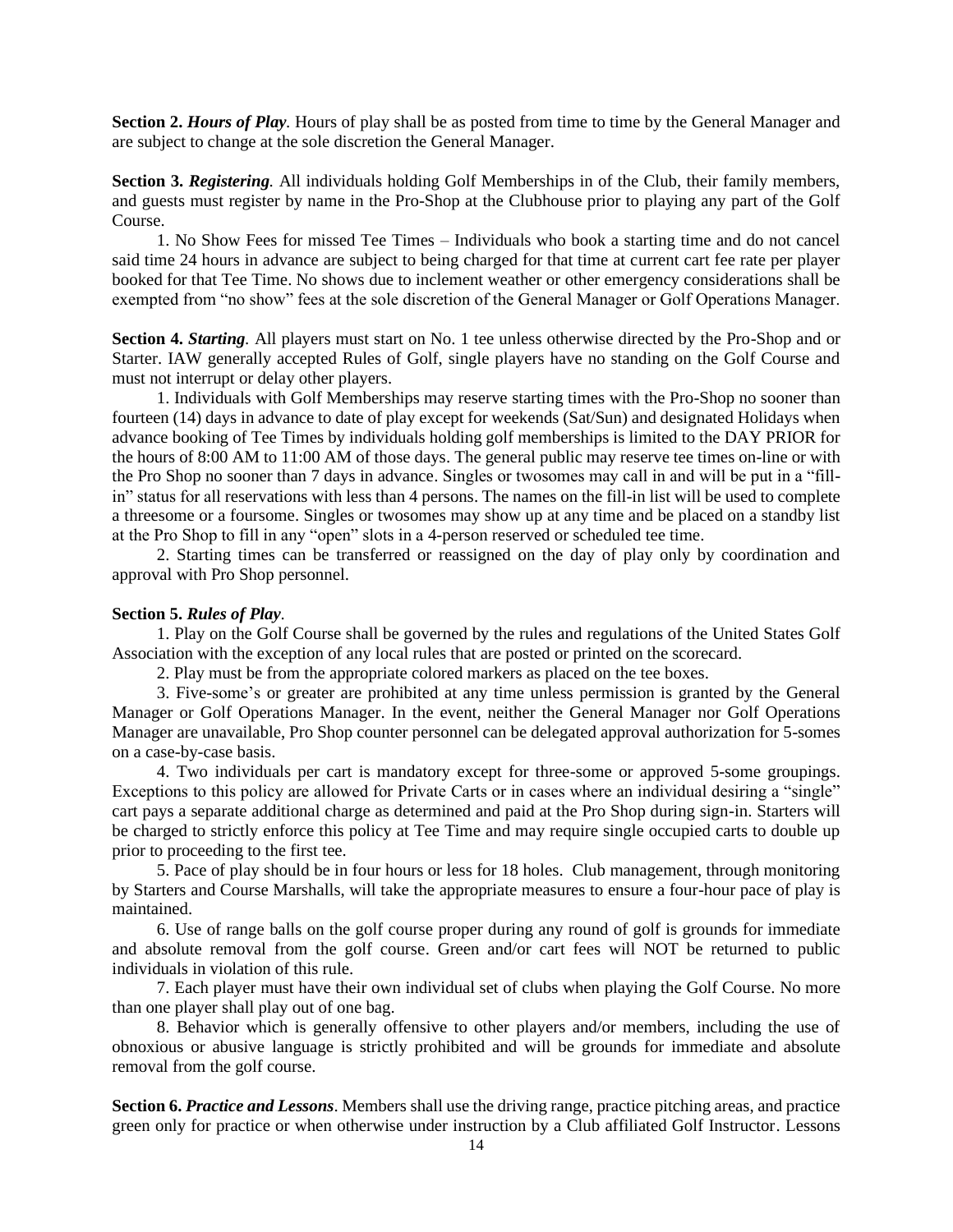for golf instruction may be made by reservation directly through the Golf Operations Manager. Practice on the Golf Course "proper" is PROHIBITED either during or outside of posted operating hours. Members observed or reported using the course for "practice" during or outside of normal course operating hours will receive a "warning" (first offense), be suspended for two weeks (second offense) or have their membership revoked for recurring violations of this policy. Non-members observed or reported using the course for practice will be deemed "trespassing" and may be referred to Law Enforcement.

#### **Section 7.** *Practice Range Policy.*

- 1. Use of range balls are not allowed anywhere except on the range.
- 2. Retrieving balls from the range is prohibited due to safety concerns.
- 3. All golfers are required to hit from the designated tee space(s) clearly marked on the range.
- 4. Practice in other than designated area(s) is prohibited.

5. Practice Range hours will be posted in the Pro Shop. Use of the practice range, practicing pitching areas, practice sand trap areas, or practice greens outside of these posted hours is prohibited.

**Section 8.** *Closing of the Golf Course.* The General Manager or Golf Operations Manager, if the GM is not available, in conjunction with the Course Superintendent shall determine when the Golf Course shall be closed due to weather or maintenance conditions and shall further determine when course conditions prohibit or restrict the operation of golf carts. All Club and private golf carts must strictly adhere to any temporary Golf Cart restrictions instituted for course condition or maintenance reasons.

**Section 9.** *Refusal of Privileges.* The General Manager shall have the right to refuse Golf Course and Club privileges to anyone who, in the judgement of the General Manager, violates established rules and decorum. Failure to cooperate with the General Manager may result in disciplinary action being referred to the Club Management. Final disciplinary action implementation resides with the Club Management, at their sole discretion.

**Section 10.** *Personal Property.* Members are reminded not to leave unguarded golf bags or personal property in unlocked vehicles or on any fairway or green. The Club shall not be held responsible for lost or stolen personal property.

#### **Section 11.** *Dress Code.*

1. Traditional Golf Attire is required. No cutoffs, tank tops, or denim will be permitted on the golf course. Men's Attire shall consist of not less than shirts with collars and non-denim shorts. Ladies will wear proper attire with short shorts or halter tops prohibited. Shoes must be worn at all times. Only golf shoes or tennis shoes are permitted when playing or practicing golf at the Club.

2. Changing of apparel is permitted only within respective locker rooms.

**Section 12.** *Guests.* individuals with Golf Memberships in the Club must register all guests and pay the applicable guest fee(s). Failure to register a guest will result in an assessment of the applicable current public fee rate against the member's account. Repeat offenders of this guest policy are subject to additional disciplinary actions and/or fines, at the sole discretion of the General Manager.

#### **Section 13.** *Schedule of Play.*

1. The schedule of play shall be posted by the General Manager or Golf Operations Manager and is subject to change from time to time.

2. Junior Golf Play.

a. Junior players are defined as unmarried dependent sons and daughters of Members who have not reached the age of 17.

b. Junior players are subject to all Club and Golf Rules and Regulations governing the Golf Course set forth in these By-Laws.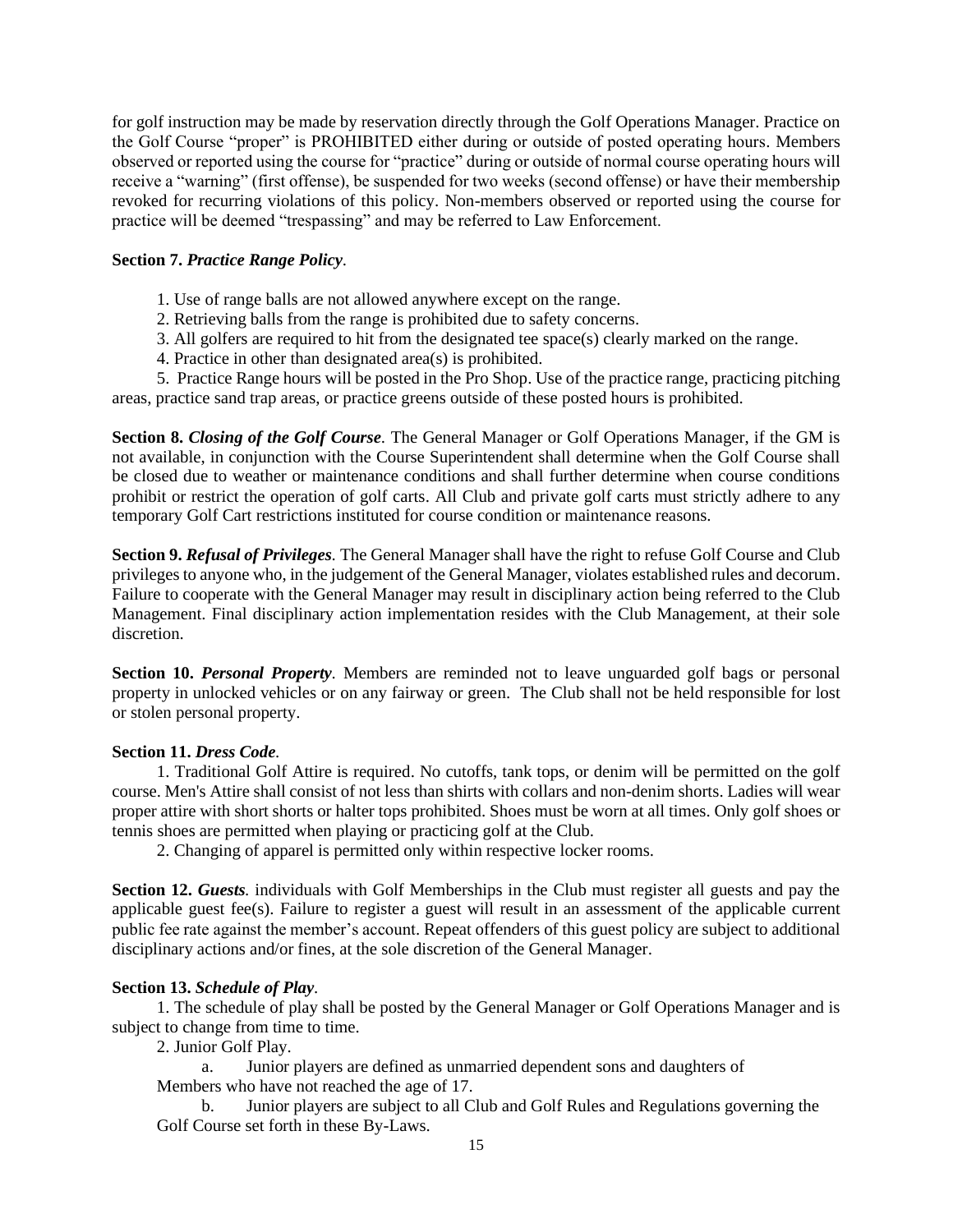c. Children under the age of 12 years are not permitted on the Golf Course, practice tees, or putting greens, unless accompanied by an adult at all times. No children or junior players are permitted on the Golf Course, practice tees, or putting greens unless specifically scheduled for lessons or golf play, or unless they have been approved by the Golf Operations Manager.

**Section 14.** *Rules of Golf Etiquette.* The Club shall have the right to refuse Golf Course and Clubhouse privileges to any person who violates established rules and decorum listed anywhere in these By-Laws.

1. No person should move, talk, or stand close to or directly behind the ball or the hole when a player is addressing the ball or making a stroke.

2. The player who has the "honor" should be allowed to play before a competitor tees or addresses his ball. In the interest of expeditious play, 3, 4, or 5-somes may allow players within their group to tee off out of order and/or address/hit out of order while playing a hole.

3. No player should continue golf play until the players in front are out of range.

4. In the interest of all, golfers shall play without undue delays.

5. Before leaving a bunker, a player shall be responsible for filling and raking all holes made therein in conjunction with their play from said bunker.

6. Through the green, a player shall ensure any areas of turf displaced during shot execution is replaced with sand and pressed down, and any damage to the putting surface of the green made by the ball or the players is carefully repaired.

7. Players should ensure when removing and dropping the flagstick no damage is done to the putting surface by standing too close to the hole or in handling the flagstick or when removing the ball from the hole. The flagstick should be properly replaced in the cup before leaving the putting surface of the green.

8. When play of a hole has been completed, players should immediately leave the putting surface. In the interest of safety, following player groups should not hit until all preceding players are a safe distance from the green.

9. A player shooting from a fairway of a hole other than which he is playing does not have the right of way.

10. A ball coming to rest on a tee or green other than that of the hole being played shall be dropped from such tee or green no closer to the hole being played before playing the next shot. No penalty shall be assessed to meet this requirement.

11. If a group fails to keep its place on the Golf Course and loses more than one "clear hole" on the group in front, the group MUST ASK the group following them if they wish to pass through. In case play is delayed more than three (3) minutes due to a lost ball, the group playing behind shall be invited to play through. Whenever, under this rule, the lead group is required to invite the following group to play through, after issuing such invitation, the slow group shall take a position on the Golf Course out of the line of play and remain stationary until the invited group has played through. Any group must step aside and let a following group play through when a course marshal so requests.

12. Failure to observe any of the following established rules of decorum is considered a serious offense, and repeat offenders may be subject to curtailment of golf privileges at the sole discretion of the General Manager:

a. Throwing trash anywhere on the Golf Course. All paper, plastic bottles, cans, etc. should

be placed in a golf bag or golf cart until reaching a trash receptacle.

- b. Glass bottles or containers are prohibited on the Golf Course.
- c. Display of temper or other unbecoming conduct.

d. Failure to repair ball marks on greens or divots on fairways.

e. Failure to fill and rake your tracks or club marks before leaving a bunker.

f. Playing a ball from the putting surface of a green or tee box other than the hole

being played. In such cases, the rule in Section 14, para. 10 above applies.

g. Placing a pull or powered hand golf cart or a golf bag on any putting surface.

h. Failure to yell "Fore" when determining the flight of your ball could place other players on the course in danger.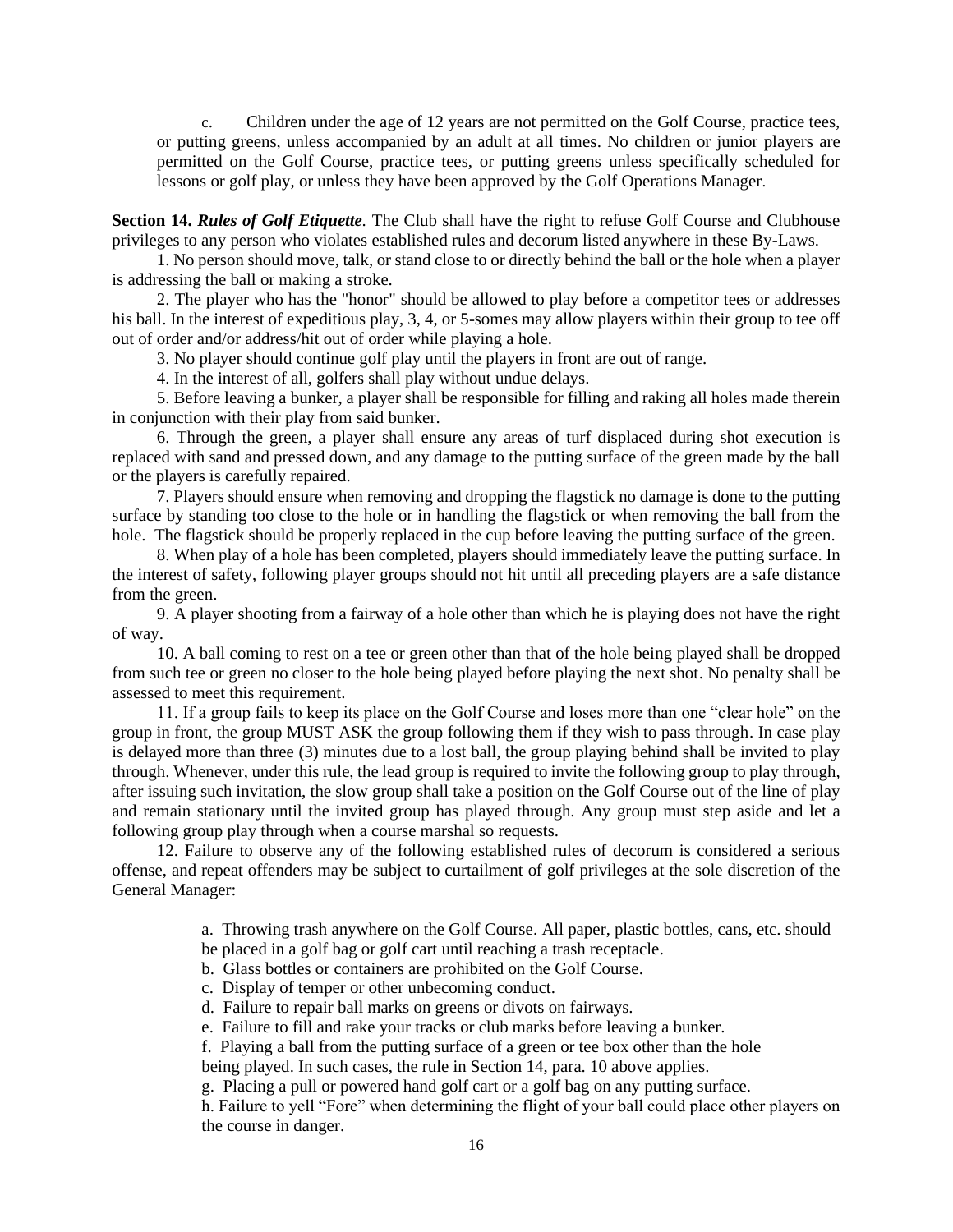**Section 15.** *Liability for Personal Injury or Property Damage*. See Club Rules and Regulations Article IV, Section 6 for applicable liability guidance for the Club. All players on the Golf Course property are expected to report immediately to the Pro Shop any injury or damage to persons or property caused by them or other players in their group.

#### **ARTICLE VII** *Clubhouse Rules and Regulations*

**Section 1.** *Rules of Conduct*. All individuals utilizing Club facilities are requested to observe all normal rules of etiquette so Club facilities may be enjoyed by all. Quiet enjoyment of the club and proper decorum must be observed in the Clubhouse and on the grounds at all times. The Clubhouse shall be under the supervision of the General Manager for the efficient operation of the Club. The General Manager shall have full and complete charge of the Clubhouse and grounds at all times.

**Section 2.** *Schedule of Operations.* The schedule of operations for the Clubhouse shall be posted by the General Manager and is subject to change from time to time. Hours of operation, dates, times of opening and closing of the Club are subject to the discretion of the General Manager. Specific hours of operations shall be posted in the Pro Shop and the times of any special events shall be posted on the Club Calendar of Events in the Clubhouse.

**Section 3.** *Reservations.* Private parties and receptions may be permitted for Elite Social Members of the Club and individuals with Golf Memberships subject to the following terms and conditions:

1. Reservations and arrangements must be made and coordinated in advance with the General Manager. Any required room rental fees must also be paid in advance.

2. Individuals making such reservations and arrangements must accept full responsibility for payment of any rental fees assessed and are also responsible for the overall conduct of their guests during said function.

3. Individuals making such reservations and arrangements are responsible for all attendees participating in such events and ensure compliance with all Club conduct and dress requirements.

#### **Section 4.** *Attire, Grooming, and Conduct.*

1. Attire for special Club functions shall be in accordance with the information published for each occasion. Attire for private parties or events will be coordinated and approved by the General Manager.

2. All individuals shall conduct themselves in a manner which will not interfere with enjoyment of the Club by others. The use of obnoxious language and boisterous behavior are prohibited.

**Section 5.** *Guests*. Individuals with Elite Social Memberships or Golf Memberships sponsoring guests at the Club and members of the general public who are visiting the club are responsible for compliance with the guidance contained in the Club Rules and Regulations, Article IV, Section 1 of these By-Laws. Additionally, anyone bringing small children to the Club must keep them in their presence and under their control at all times. Children and young adults under the age of 21 are not allowed in the bar area of the Club.

#### **Section 6.** *Food and Beverages.*

1. Only food and beverage purchased from the Club or catered for special events may be consumed anywhere on the Club's premises.

2. Food and beverages must be consumed only in authorized areas on the Club premises.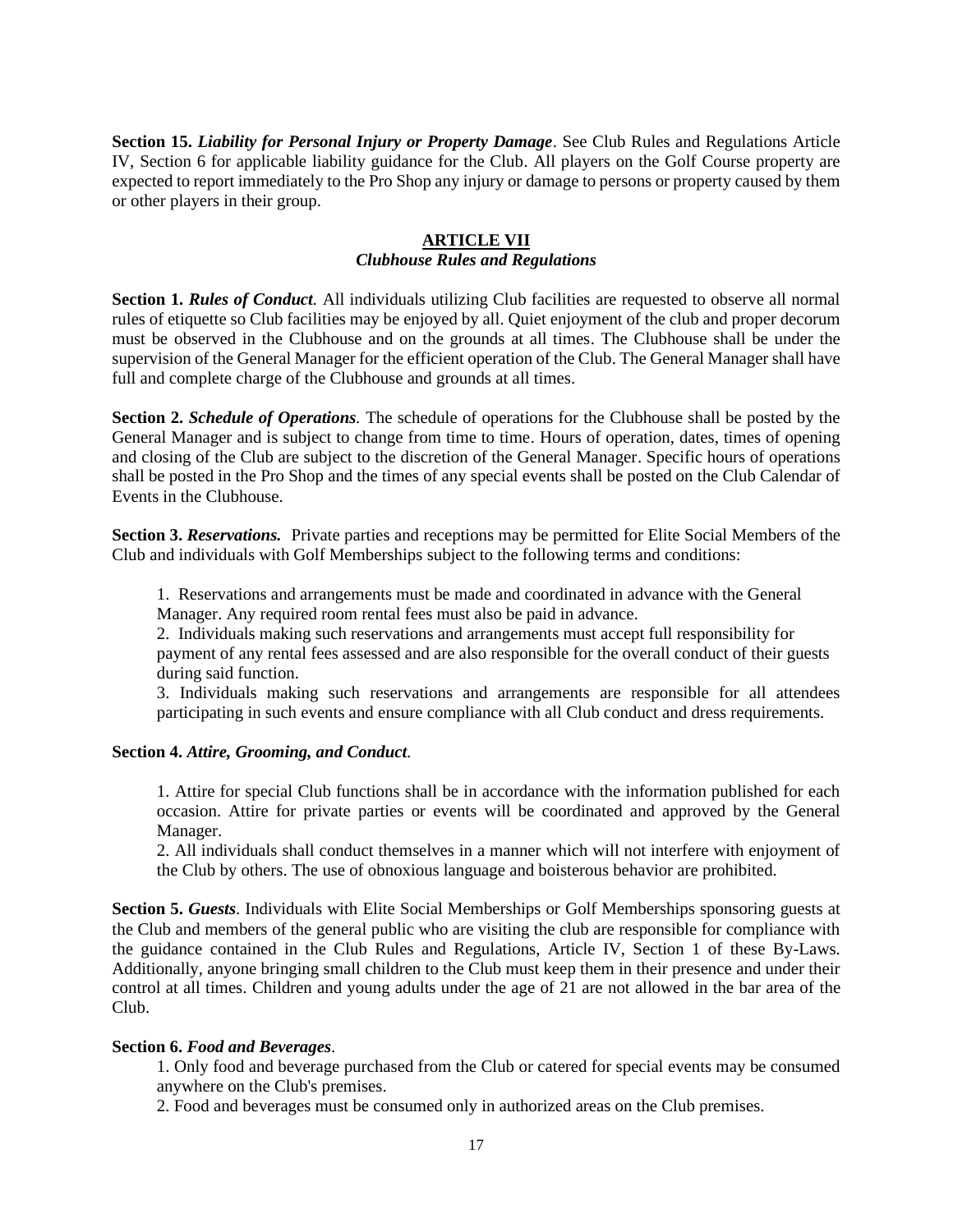3. Alcoholic beverages shall be served only in accordance with state law, and liquor law violations are prohibited on the Club premises.

4. At present there are NO food and beverage monthly or quarterly minimums required for any Membership categories. Should the Club at some point in the future enact such a food and beverage minimum as part of a Membership such language will be incorporated into any subsequent Membership applications and shall not be retroactively applied to any Memberships in place before initiation of the food and beverage minimum implementation. The minimum will be applied to all food and beverage purchases charged to the applicable Membership account during the normal course of business including purchases from the beverage cart, any snack shop, or from the restaurant if the restaurant is being operated as part of the Club and not by an independent contractor. Purchases made in cash and or credit card sales do not count toward fulfillment of these minimums.

**Section 7.** *Lockers and Club Storage.* Lockers are made available to individuals with Golf Memberships on a "space available" basis as specified in the individual membership contracts or upon payment of the annual locker fee in those instances where the contract does not address the subject. The following rules are established for use of the locker room and lockers:

1. Towels and other items which are Club property shall not be taken from the premises or kept in lockers and shall not be available for use outside the locker rooms.

2. Golf clubs and golf bags shall not be stored in lockers. Each member receiving a locker is responsible for the safekeeping of all items within the assigned locker. The Club bears no responsibility or liability for loss or damage to items placed in individual lockers.

3. Lockers, if available, for guests may be arranged on a single-day basis through the Pro Shop. A daily fee may be charged.

#### **Section 8.** *Parking.*

1. All persons must drive and park motor vehicles in accordance with posted and marked regulations and in designated spaces in the Club parking lot.

2. Only Golf Course maintenance vehicles are allowed on the Golf Course proper.

3. The Club will not be responsible for loss or damage to automobiles driven or parked on the Club property.

4. Driving Safety.

a. Always drive slowly and carefully on the driveways and parking areas of the club. Pedestrians always have the right-of-way.

b. Never block the Club entrances, fire hydrants, or park in areas posted "No Parking".

c. Avoid the use of vehicle horns except in the interest of safety.

d. Bicycle riders are expected to use the area provided for parking bicycles. Parking bicycles in walk areas creates a safety hazard.

e. Golf carts belonging to the Club are NOT allowed to be taken into any automobile parking lot of the Club.

#### **Section 9.** *Pet Policy.*

1. Domesticated pets are not allowed anywhere on the Golf Course or Club property at any time.

2. Owners of domesticated pets will be held directly responsible for any damage created to the Golf Course or Club property by their animals. The cooperation of the local enforcement agencies will be used by the Club to implement this regulation.

#### **Section 10.** *Complaints and Grievances.*

1. Any suggestions or complaints regarding service rendered by Club personnel must be made to the General Manager. Members are requested to refrain from talking to employees, other than the General Manager about such matters.